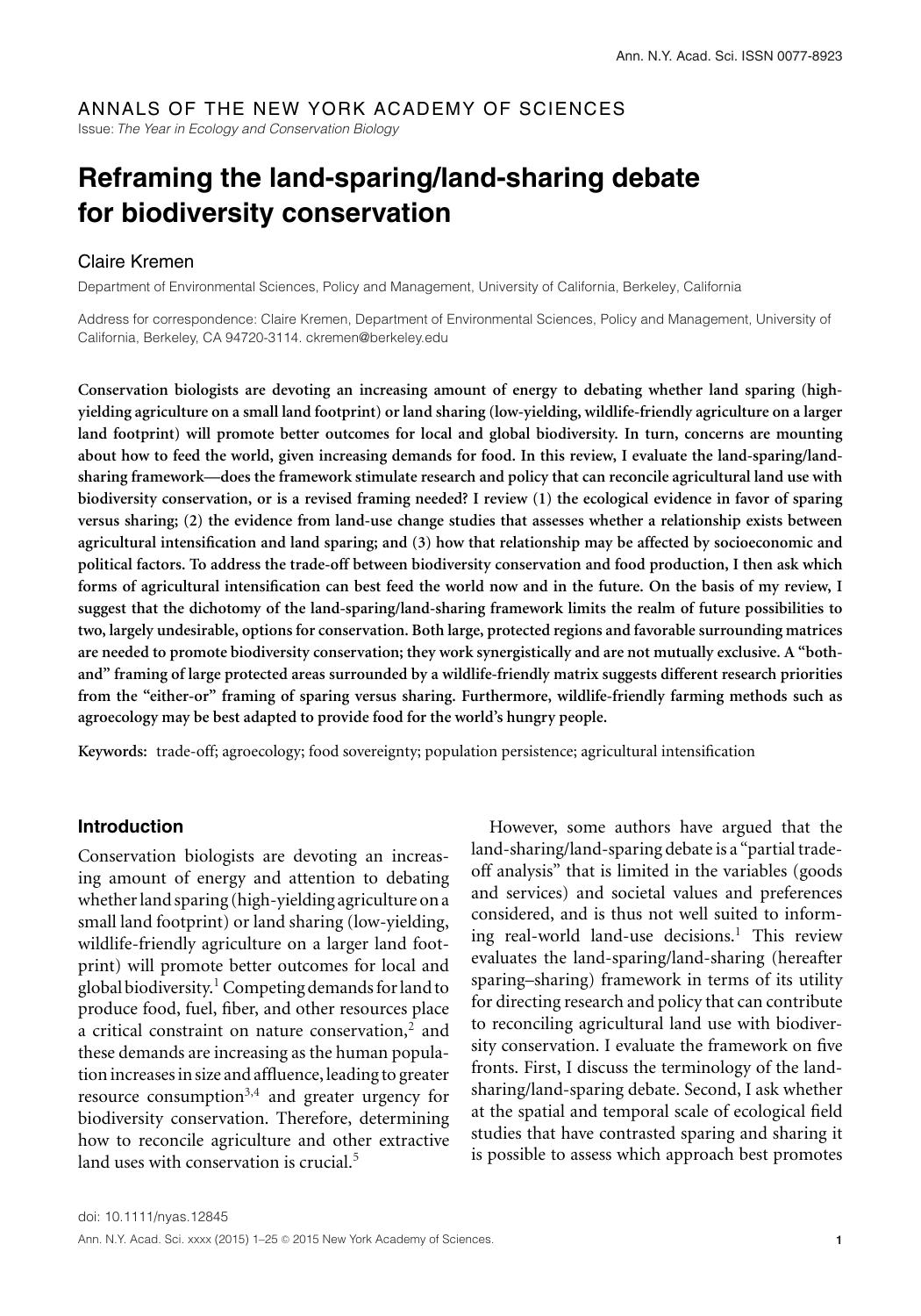species persistence (the key variable). Third, I ask whether agricultural intensification has led to land and/or nature sparing, and how environmental policy, socioeconomic context, and globalization influence these relationships. Fourth, since the sharing–sparing debate is often framed as a trade-off between global ability to protect biodiversity from extinction or feed the world's people, I examine what types of agricultural intensification can not only produce, but also deliver, food to the world's hungry.

Fifth, I reflect on whether the sharing–sparing debate, as an "either-or" dichotomy, may overly limit the realm of future possibilities for reconciling human food needs with biodiversity conservation. In the extreme, the land-sparing vision would lead to large nature reserves separated by a matrix entirely inhospitable to wildlife. Yet decades of research have pointed to the dangers of creating isolated nature reserves, $6-10$  and conservation biologists have long recognized the potential positive role of the matrix for promoting connectivity, providing partial resources, and influencing the fate of species inside reserves.<sup>10–15</sup> In contrast, the extreme version of land sharing predicts a terrestrial land surface in which only tiny remnants of natural habitats remain, encompassed within wildlifefriendly agriculture. Again, decades of research have established that many rare, endemic, specialized, or area-demanding species require large expanses of wild habitats to survive and could not persist in such a fragmented landscape, and that trophic cascades and other ecosystem-wide effects can lead to rapid species loss. $8,16-22$  Thus, the sharing–sparing dichotomy may force conservation biologists into a choice between two undesirable alternatives. Instead of an either-or framework, a "both-and" framework could lead toward a scenario that most if not all conservationists could get behind—large protected areas surrounded by a relatively wildlife-friendly matrix promoting connectivity through a combination of favorable land uses and corridors.23–29 How to get there is a question worth asking, and getting there is a goal worth striving for. However, achieving this goal will require a shift in research priorities, away from evaluating whether land-sharing versus land-sparing landscapes achieve greater biodiversity conservation, and toward research that examines which matrix types favor species persistence in reserves and promote dispersal among reserves; how policies and governance mechanisms can be linked to reconcile agricultural production and biodiversity conservation; and which agricultural management techniques can simultaneously promote biodiversity and livelihoods.

# **The evolution of the land-sparing/ land-sharing debate**

The land-sparing argument goes back to Norman Borlaug, the architect of the Green Revolution. Borlaug claimed that since 1960, several hundred million hectares of lands were conserved from agricultural conversion due to broad adoption of Green Revolution hybrid varieties and chemically intensive farming methods that increased yields.<sup>30</sup> The land-sparing argument was combatted by Rudel *et al.*, <sup>31</sup> who found no empirical evidence for Borlaug's hypothesis that decreasing prices from rising yields led to contraction of the agricultural footprint. After accounting for land-market feedbacks and other complexities, Stevenson et al.<sup>32</sup> found that yield increases from the Green Revolution more likely resulted instead in 18–27 Mha of agricultural contraction, and only 2 Mha of avoided deforestation, two orders of magnitude less than the original Borlaug prediction.

More recently, the sparing–sharing framework was developed by Green *et al.*<sup>33</sup> and Balmford *et al.*<sup>34</sup> in application to species conservation. Taking both farmed and conserved lands into consideration, which form of agriculture would achieve a set agricultural output while sustaining the largest population sizes of the most species? The land-sparing strategy advocates segregating nature conservation from agriculture, using intensive, high-yielding agricultural production in one portion of the landscape to meet food demands, thereby freeing up lands for nature conservation elsewhere. The land-sharing strategy advocates accomplishing both biodiversity conservation and agriculture in the same landscape. Wildlife-friendly forms of agriculture would use organic and/or agroecological farming methods that promote on-farm biodiversity, and/or incorporate more small patches of natural habitat within the farming landscape. Wildlife-friendly modes of agriculture were assumed to suffer a yield penalty; $5,33$  of course if they did not, then it was recognized that the combination of nature conservation with wildlife-friendly agriculture would be optimal.<sup>5</sup>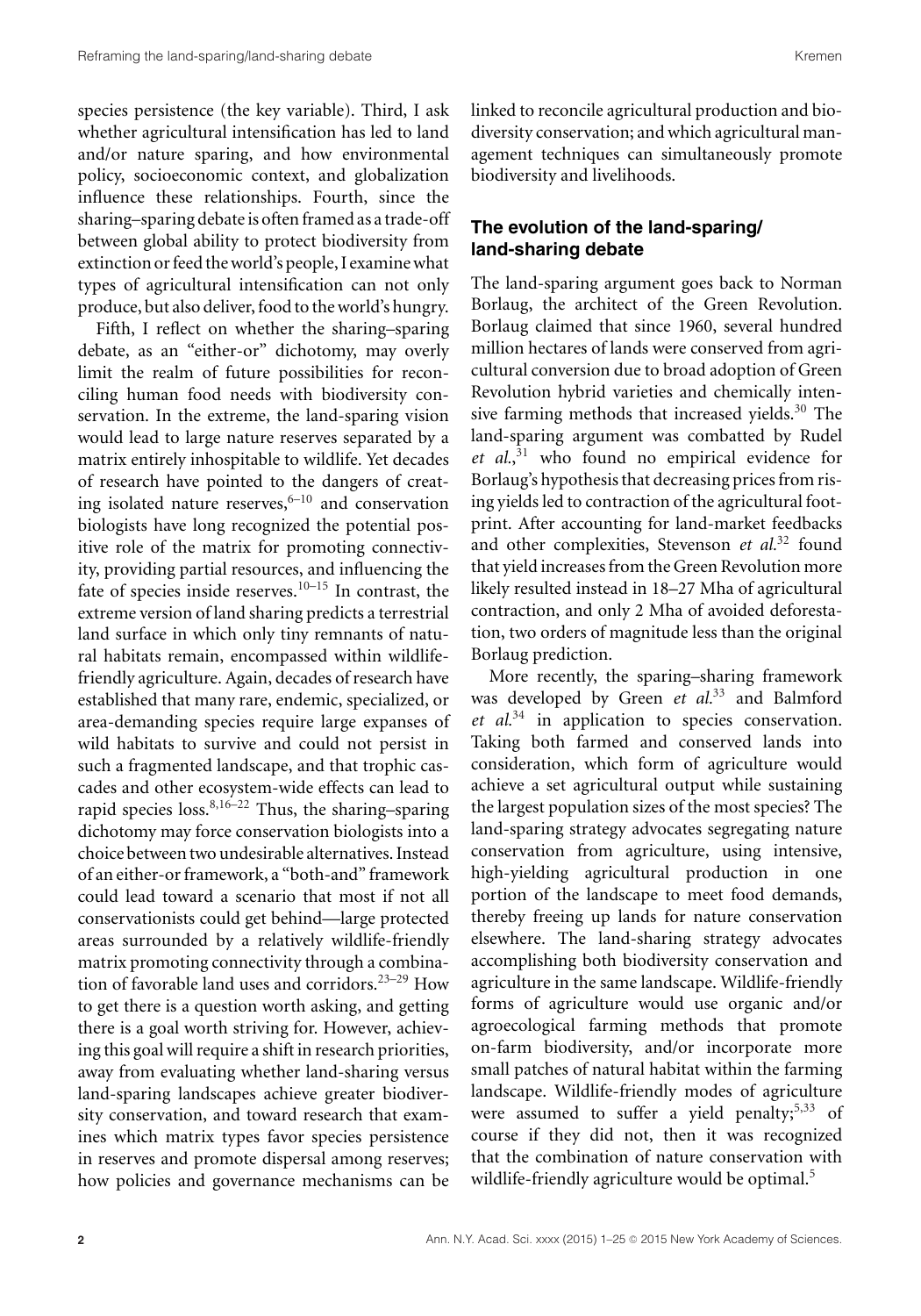| Study            | Where                                                       | Taxon                                 | Biodiversity<br>metric                                                       | Length of<br>study           | Extrapolate | Intensification<br>metric                                                      | Reference<br>condition studied | Results/<br>conclusion                                                                                                                                                                                                                                                                                                                                                                                                                                   | Conclusions<br>justified?                                                                                                                                                                                                                                                                                                                                                                       |
|------------------|-------------------------------------------------------------|---------------------------------------|------------------------------------------------------------------------------|------------------------------|-------------|--------------------------------------------------------------------------------|--------------------------------|----------------------------------------------------------------------------------------------------------------------------------------------------------------------------------------------------------------------------------------------------------------------------------------------------------------------------------------------------------------------------------------------------------------------------------------------------------|-------------------------------------------------------------------------------------------------------------------------------------------------------------------------------------------------------------------------------------------------------------------------------------------------------------------------------------------------------------------------------------------------|
|                  | Land sparing is supported                                   |                                       |                                                                              |                              |             |                                                                                |                                |                                                                                                                                                                                                                                                                                                                                                                                                                                                          |                                                                                                                                                                                                                                                                                                                                                                                                 |
| 64<br>$40^{a,b}$ | Choco-<br>Andes,<br>Colombia<br>Borneo                      | Birds, dung<br>beetles<br>Birds, dung | Occurrence,<br>species<br>richness<br>$(\alpha \text{ and } \beta)$          | ŝ<br>Abundance, Four seasons | Yes<br>Yes  | Proportion of<br>forest<br>fragments<br>within cattle<br>pastures<br>Amount of | Forests<br>Yes                 | Using the same data as Yes. A gap in the<br>Ref. 43, the authors<br>analyze how<br>distance from forest<br>influences the<br>occurrence<br>probabilities of<br>species under<br>sharing and sparing<br>scenarios. They find<br>that land-sharing<br>strategies can<br>support similar<br>numbers of species<br>as land-sparing<br>strategies close to<br>large forest blocks,<br>but land-sparing<br>strategies are<br>superior across all<br>distances. | study is<br>knowledge of the<br>dung beetle and<br>bird communities<br>within the<br>woodland<br>fragments<br>themselves, which<br>were not factored<br>into the<br>simulations.<br>Yes, but over a longer                                                                                                                                                                                      |
|                  |                                                             | beetles,<br>ants                      | species<br>richness                                                          |                              |             | timber<br>removed                                                              |                                | A larger percentage of<br>studied species<br>would have higher<br>abundances under a<br>land-sparing<br>strategy.                                                                                                                                                                                                                                                                                                                                        | time frame, the<br>sparing strategy<br>might lead to<br>greater isolation<br>of populations<br>and extinction<br>owing to loss of<br>gene flow and<br>rescue effects<br>(henceforth listed<br>as the "short-term<br>perspective").                                                                                                                                                              |
| $52^b$           | Costa Rica;<br>mixed<br>forest<br>coffee<br>land-<br>scapes | Birds                                 | Species<br>richness,<br>diversity,<br>and<br>similarity                      | One season                   | No          | Shade coffee<br>versus<br>integrated<br>open<br>canopy<br>(IOC)<br>coffee      | Yes                            | Land sparing at the<br>scale of small IOC<br>farms (farms with<br>sun coffee and a<br>block of forest or<br>equivalent area)<br>works.                                                                                                                                                                                                                                                                                                                   | Yes, their results<br>suggest that<br>sparing at the<br>scale of small<br>farms would be<br>better for wildlife,<br>assuming profits<br>from IOC versus<br>shade coffee are<br>similar, which was<br>not addressed.<br>Whether the same<br>conclusions<br>would extrapolate<br>to much larger<br>scales with large<br>blocks of forest<br>and sun coffee<br>was not addressed<br>by this study. |
| $53^b$           | Borneo                                                      | Birds                                 | Abundance, One season<br>species<br>richness,<br>species<br>composi-<br>tion |                              | Yes         | Proportion of<br>forest<br>fragments<br>within oil<br>palm                     | Yes                            | Fragments within oil<br>palm and oil palm<br>itself has far lower<br>abundance and<br>richness of birds<br>then contiguous<br>forest.                                                                                                                                                                                                                                                                                                                    | Yes, but short-term<br>perspective.<br>However, in this<br>case, even small<br>regions of non-<br>forest $(>80 \text{ m})$<br>may arrest<br>dispersal of forest<br>birds, suggesting<br>that land-sharing<br>approaches might<br>not help.                                                                                                                                                      |
| $63^{a,b}$       | Uganda                                                      | Birds                                 | Population<br>density                                                        | Two seasons                  | Yes         | Food energy<br>yield and<br>income<br>yield                                    | Yes                            | More species,<br>especially<br>range-restricted<br>species and species<br>whose total<br>populations are<br>predicted to decline<br>with increased<br>agriculture, do<br>better under a<br>land-sparing<br>scenario.                                                                                                                                                                                                                                     | Yes, but short-term<br>perspective.                                                                                                                                                                                                                                                                                                                                                             |

#### **Table 1. Ecological studies of land sparing versus land sharing**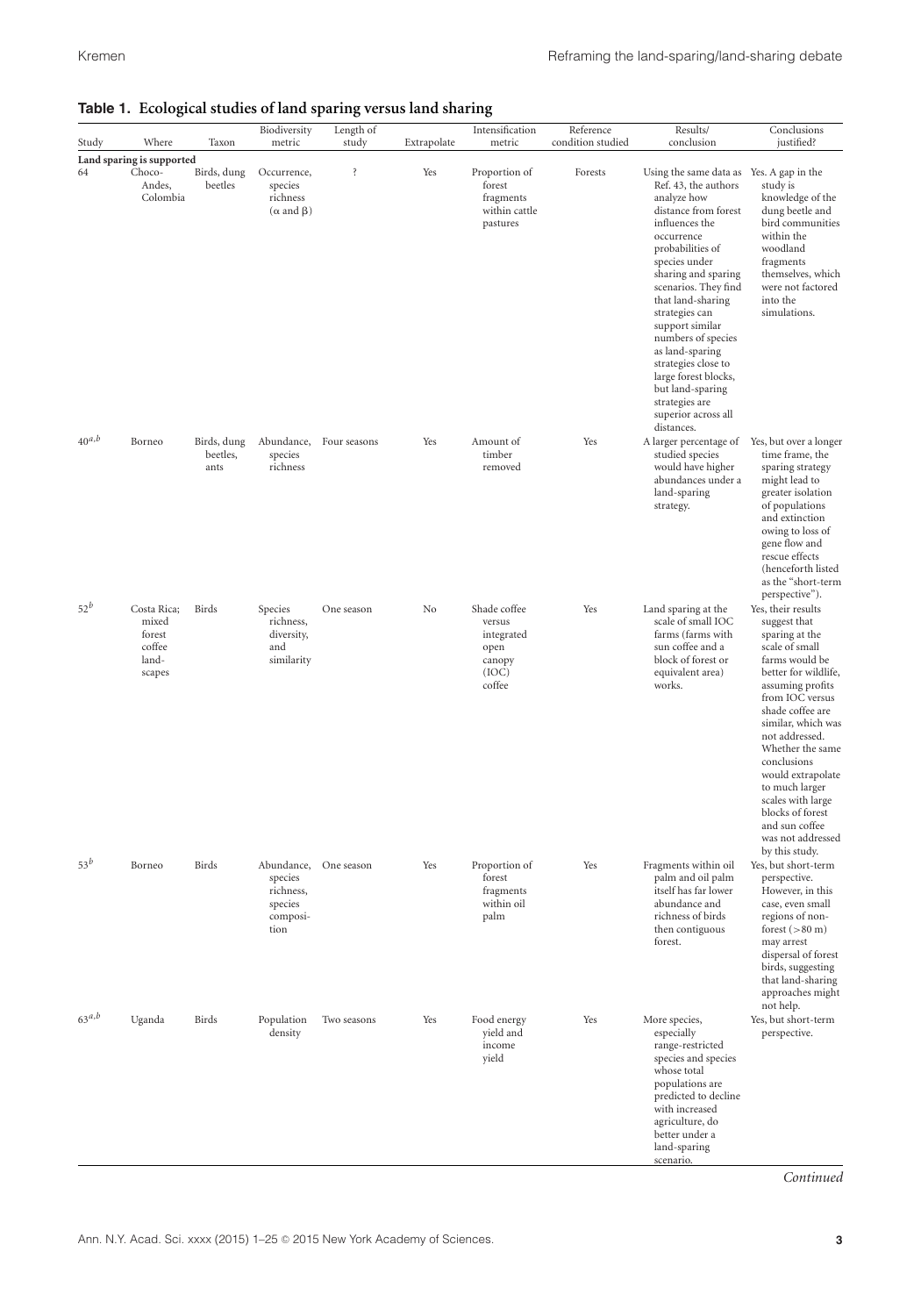| Study      | Where                                                     | Taxon                                                        | Biodiversity<br>metric                                              | Length of<br>study | Extrapolate | Intensification<br>metric                                                                                                           | Reference<br>condition studied | Results/<br>conclusion                                                                                                                                                                                                                                                                                                                                                                                                   | Conclusions<br>justified?                                                                                                                                                                                                                       |
|------------|-----------------------------------------------------------|--------------------------------------------------------------|---------------------------------------------------------------------|--------------------|-------------|-------------------------------------------------------------------------------------------------------------------------------------|--------------------------------|--------------------------------------------------------------------------------------------------------------------------------------------------------------------------------------------------------------------------------------------------------------------------------------------------------------------------------------------------------------------------------------------------------------------------|-------------------------------------------------------------------------------------------------------------------------------------------------------------------------------------------------------------------------------------------------|
| $56^{a,b}$ | India,<br>Ghana                                           | Birds, trees                                                 | Population<br>density,<br>species<br>richness                       | $1-2$ years        | Yes         | Yield                                                                                                                               | Yes                            | More species,<br>especially<br>range-restricted<br>species and species<br>whose total<br>populations are<br>predicted to decline<br>with increased<br>agriculture, do<br>better under a<br>land-sparing<br>scenario.                                                                                                                                                                                                     | Yes, but short-term<br>perspective.                                                                                                                                                                                                             |
| $172^{b}$  | Ghana                                                     | Trees                                                        | Species<br>richness                                                 | Three seasons      | No          | Management<br>intensifica-<br>tion index;<br>yield                                                                                  | Forests                        | Cacao agroforests<br>contained only 23%<br>of the species<br>richness of natural<br>forests. Therefore<br>land-sparing<br>strategies are<br>needed to conserve                                                                                                                                                                                                                                                           | Yes, but short-term<br>perspective.                                                                                                                                                                                                             |
| 43         | Choco-<br>Andes,<br>Colombia<br>Land sharing is supported | Birds, dung<br>beetles                                       | Occurrence,<br>species<br>richness<br>$(\alpha \text{ and } \beta)$ | ŝ                  | Yes         | Proportion of<br>forest<br>fragments<br>within cattle<br>pastures                                                                   | Forests                        | tree biodiversity.<br>Changes in<br>occurrence under<br>land-sharing<br>scenarios were<br>much larger and<br>negative for more<br>species than under<br>land-sparing<br>scenarios,<br>considering up to<br>80% of the<br>landscape utilized<br>for cattle<br>production.                                                                                                                                                 | Yes, but short-term<br>perspective.<br>Studies of bird<br>and dung beetles<br>were not<br>conducted within<br>the forest<br>fragments<br>themselves, and<br>these may be<br>serving as<br>stepping stones or<br>providing habitat<br>resources. |
| $65^b$     | Indonesia                                                 | Plants,<br>insects                                           | Species<br>richness                                                 | One year           | No          | Percent<br>canopy<br>cover and<br>relationship<br>to cacao<br>profitability                                                         | Yes                            | Transformation of<br>forests to<br>agroforests leads to<br>a large biodiversity<br>loss, but<br>maintaining<br>intermediate shade<br>conditions greatly<br>promotes<br>biodiversity relative<br>to full-sun cacao.<br>Price differentials<br>could be made up<br>through<br>wildlife-friendly<br>cacao certification                                                                                                     | Yes. Collected<br>relevant<br>socioeconomic<br>data showing the<br>feasibility of<br>maintaining shade<br>conditions within<br>agroforests.                                                                                                     |
| 25         | Argentina<br>Chaco                                        | Birds                                                        | Species<br>richness                                                 | One season         | No          | Gradient of<br>manage-<br>ment<br>intensifica-<br>tion for<br>cattle<br>production,<br>cattle<br>live-weight<br>per hectare<br>year | Forest fragments<br>$>1000$ ha | schemes.<br>Intermediate intensity<br>silvopastoral<br>systems have only<br>slightly lower<br>species richness<br>then large forest<br>fragments and<br>similar yields to<br>high-intensity<br>pastures; therefore,<br>these<br>wildlife-friendly<br>measures should be<br>adopted. However,<br>forest fragments<br>also need to be<br>protected since not<br>all forest-dependent<br>species occur in<br>silvopastures. | Yes.                                                                                                                                                                                                                                            |
| $88^b$     | Indonesia,<br>cacao<br>agro-<br>forestry                  | Plants,<br>fungi,<br>verte-<br>brates,<br>inverte-<br>brates | Species<br>richness                                                 | Two seasons        | No          | Yield                                                                                                                               | No                             | Biodiversity of nine<br>target taxonomic<br>groups was not<br>correlated with<br>yield, except for<br>herbs, showing that                                                                                                                                                                                                                                                                                                | Yes. Shows that<br>certain<br>management<br>practices could<br>promote high<br>biodiversity                                                                                                                                                     |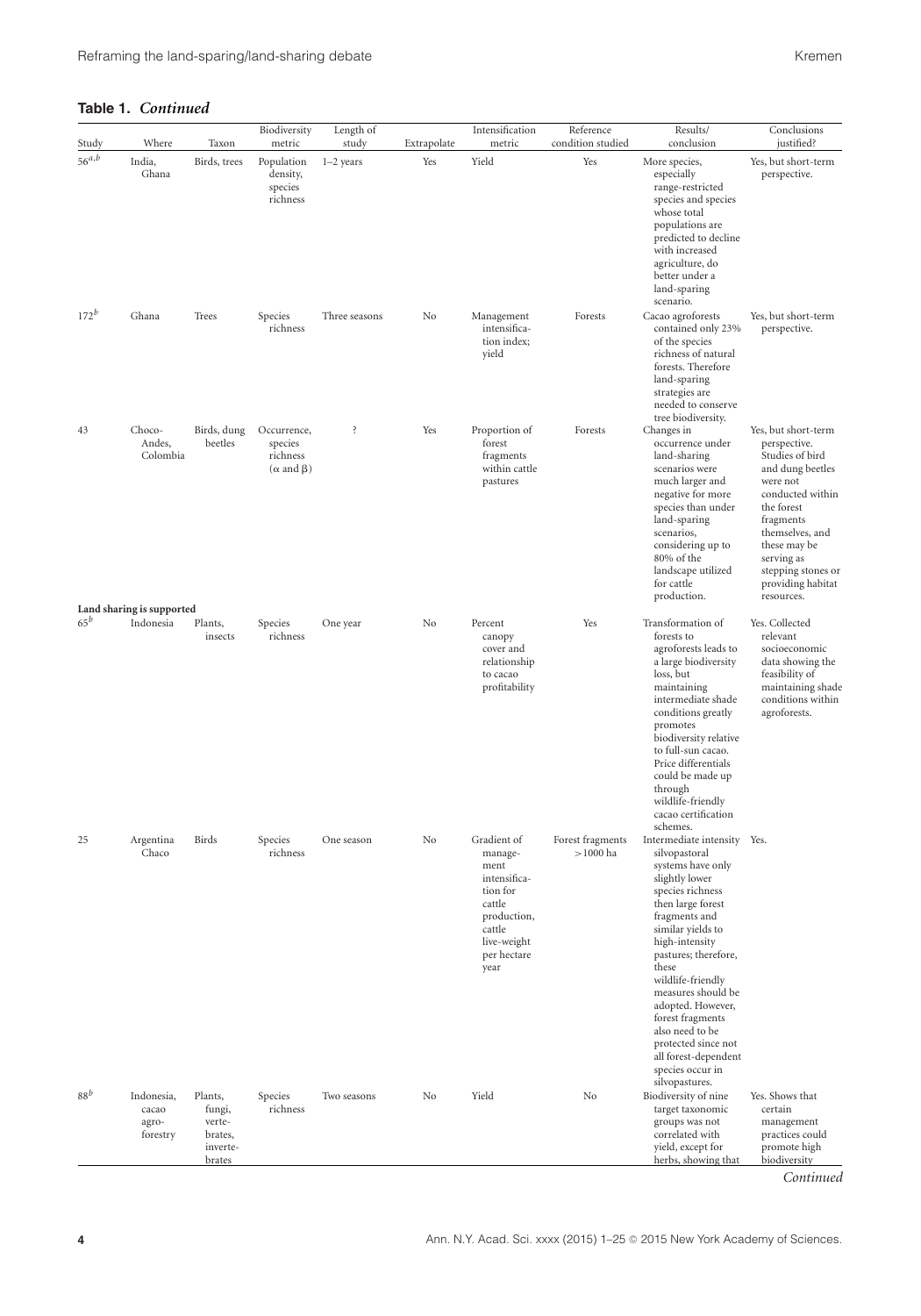| Study  | Where                                                                  | Taxon                                           | Biodiversity<br>metric         | Length of<br>study | Extrapolate | Intensification<br>metric                                                                                 | Reference<br>condition studied | Results/<br>conclusion                                                                                                                                                                                                                                                                                                                                                                                                                                                                        | Conclusions<br>justified?                                                                                                                                                                                                                                                                                                                                                                                                                                                                                                                                            |
|--------|------------------------------------------------------------------------|-------------------------------------------------|--------------------------------|--------------------|-------------|-----------------------------------------------------------------------------------------------------------|--------------------------------|-----------------------------------------------------------------------------------------------------------------------------------------------------------------------------------------------------------------------------------------------------------------------------------------------------------------------------------------------------------------------------------------------------------------------------------------------------------------------------------------------|----------------------------------------------------------------------------------------------------------------------------------------------------------------------------------------------------------------------------------------------------------------------------------------------------------------------------------------------------------------------------------------------------------------------------------------------------------------------------------------------------------------------------------------------------------------------|
| 66     | Western<br>Ghats,<br>India                                             | Plants, ver-<br>tebrates,<br>inverte-<br>brates | Species<br>richness            | Not applicable     | No          | Not measured                                                                                              | Forests                        | high yields and<br>high biodiversity<br>could co-occur.<br>This meta-analysis of<br>17 studies in the<br>Western Ghats<br>found that<br>human-modified<br>environments<br>supported similar<br>levels of species to<br>control forests.<br>However, the<br>amount of<br>surrounding forest<br>in the landscape<br>was the most<br>important factor<br>influencing species<br>richness levels. The<br>authors conclude<br>that it is important<br>to protect<br>remaining forest<br>fragments. | without<br>sacrificing yields.<br>For example,<br>while more shade<br>reduces yields,<br>shade can be<br>decreased without<br>sacrificing<br>number and<br>diversity of trees<br>in the field, which<br>were correlated<br>with enhanced<br>bird diversity.<br>Yes, but while the<br>authors call this a<br>"land-sparing"<br>strategy, others<br>would call the<br>protection of<br>forest fragments<br>within human-<br>dominated<br>landscapes a form<br>of land-sharing,<br>illustrating the<br>confusion<br>generated by the<br>sparing-sharing<br>terminology. |
| $62^b$ | United<br>Kingdom                                                      | Birds,<br>plants,<br>bumble-<br>bees            | Species<br>richness,<br>rarity | One season         | No          | Not measured                                                                                              | No                             | Targeted<br>agrienvironment<br>measures led to<br>enhanced species<br>richness of bees,<br>birds, and plants,<br>including rare<br>species in<br>less-mobile groups<br>(plants, bees).                                                                                                                                                                                                                                                                                                        | Yes. Suggests that<br>better biodiversity<br>results can be<br>obtained via<br>"wildlife-friendly<br>agriculture"<br>without taking<br>any more land out<br>of production, as<br>long as<br>interventions are<br>targeted.                                                                                                                                                                                                                                                                                                                                           |
| $24^b$ | Neither land sparing nor land sharing is supported<br>United<br>States | Birds                                           | Abundance                      | Two seasons        | No          | Not measured                                                                                              | No                             | Each of the six species<br>studied exhibited a<br>different abundance<br>response to the<br>micro-, meso-, or<br>landscape-scale<br>habitat attributes.<br>Both<br>wildlife-friendly<br>farming methods<br>and larger areas of<br>grassland set-aside<br>are needed for bird<br>conservation.                                                                                                                                                                                                 | Yes. Did not<br>explicitly evaluate<br>the biodiversity-<br>productivity<br>trade-off.                                                                                                                                                                                                                                                                                                                                                                                                                                                                               |
| $55^b$ | Ugandan<br>forests<br>without<br>hunting                               | Four<br>primate<br>species                      | Population<br>densities        | One season         | No          | Surrounding<br>forest<br>coverage;<br>distance to<br>main forest,<br>distance to<br>population<br>centers | No                             | Primates can use<br>mixed agroforest<br>mosaics, sometimes<br>(but not in all cases)<br>attaining similar<br>densities to forest.<br>Agroforest mosaics<br>can serve as buffers<br>to protected areas.                                                                                                                                                                                                                                                                                        | Yes. Does not<br>address the<br>question of given<br>a fixed crop<br>demand, would it<br>be better to have a<br>larger reserve with<br>high-yielding<br>agriculture<br>around it, versus a<br>smaller reserve<br>with mixed<br>agroforests?<br>Continued                                                                                                                                                                                                                                                                                                             |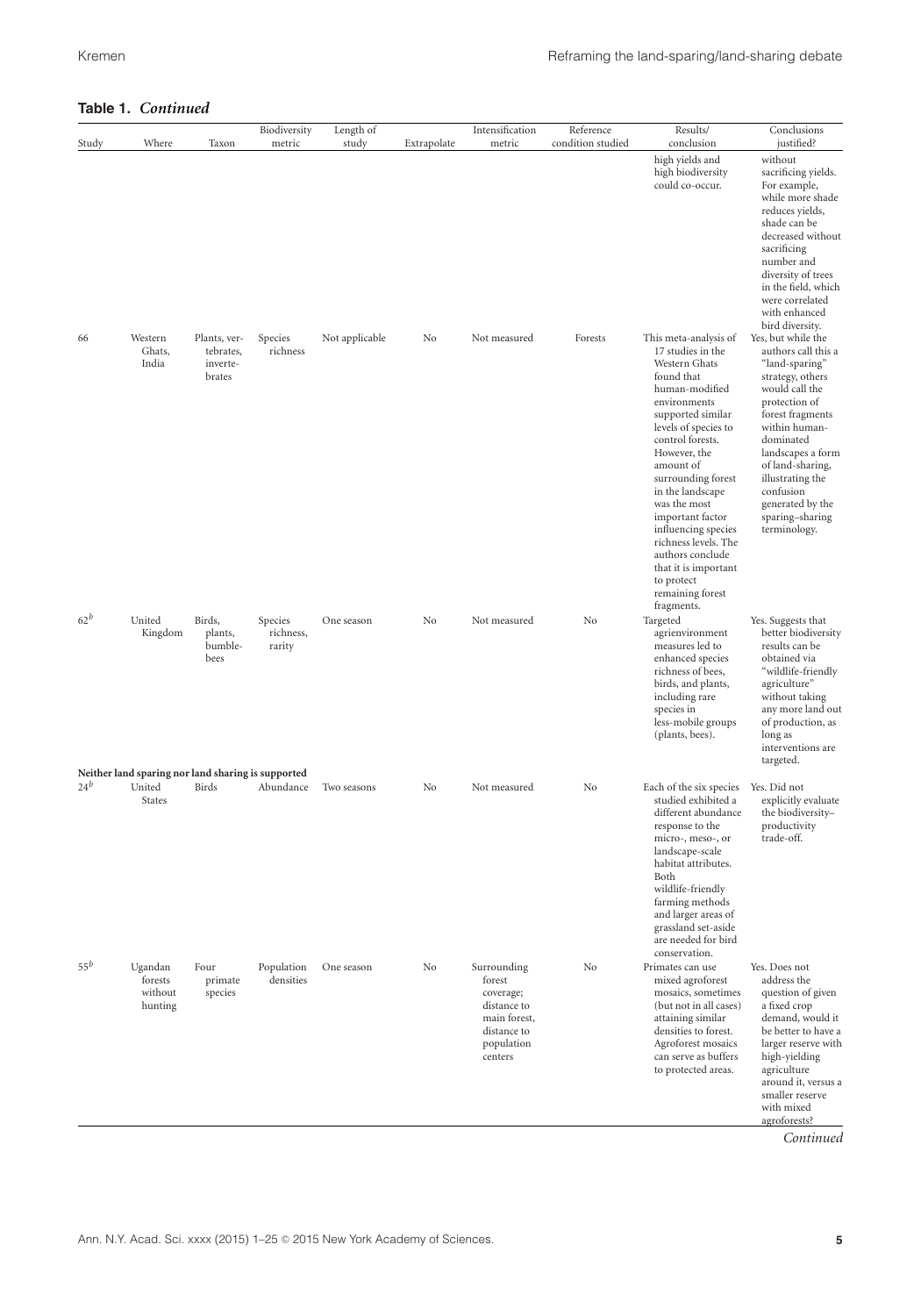| Study           | Where                              | Taxon                                                                           | Biodiversity<br>metric                                                             | Length of<br>study                                                                                            | Extrapolate | Intensification<br>metric                                                                                                                                                                             | Reference<br>condition studied | Results/<br>conclusion                                                                                                                                                                                                                                                              | Conclusions<br>justified?                                                                                                                                                                                                                                                                                                                                                                                    |
|-----------------|------------------------------------|---------------------------------------------------------------------------------|------------------------------------------------------------------------------------|---------------------------------------------------------------------------------------------------------------|-------------|-------------------------------------------------------------------------------------------------------------------------------------------------------------------------------------------------------|--------------------------------|-------------------------------------------------------------------------------------------------------------------------------------------------------------------------------------------------------------------------------------------------------------------------------------|--------------------------------------------------------------------------------------------------------------------------------------------------------------------------------------------------------------------------------------------------------------------------------------------------------------------------------------------------------------------------------------------------------------|
| $173^b$         | Eastern<br>United<br><b>States</b> | Plants                                                                          | Species<br>richness<br>$(\beta)$                                                   | One season                                                                                                    | Yes         | Not measured.<br>Instead a<br>sharing<br>scenario was<br>constructed<br>on the basis<br>of the upper<br>95%<br>confidence<br>interval of<br>the<br>species-area<br>curve for<br>arable<br>landscapes. | No                             | Benefits of land<br>sparing versus land<br>sharing depend on<br>the initial amount<br>of noncrop area.                                                                                                                                                                              | Unclear. The sharing<br>scenario was not<br>related to yields or<br>to farming<br>practices. Further,<br>land-sparing<br>scenarios did not<br>insist on<br>contiguous land<br>area for the spared<br>lands. If such<br>scenarios included<br>small fragments<br>protected across<br>the landscape,<br>they become<br>synonymous with<br>the land-sharing<br>scenarios of other<br>papers (e.g.,<br>Ref. 53). |
| 61 <sup>b</sup> | Australia                          | <b>Bats</b>                                                                     | Species<br>richness,<br>activity,<br>feeding<br>buzzes                             | One season                                                                                                    | No          | Not measured                                                                                                                                                                                          | No                             | Remnant vegetation,<br>native pastures, and<br>trees within fields<br>supported greater<br>bat species richness<br>and activity.                                                                                                                                                    | Yes. Does not<br>address the<br>question of given<br>a fixed food<br>demand, would it<br>be better to have a<br>larger reserve with<br>high-yielding<br>agriculture<br>around it, versus a<br>smaller reserve<br>with remnant<br>linear strips and<br>trees within fields?                                                                                                                                   |
| $174^b$         | Argentina                          | Birds                                                                           | Species<br>richness,<br>popula-<br>tion<br>density,<br>species<br>composi-<br>tion | One season                                                                                                    | No          | Meat yield<br>(estimated<br>using<br>forage-<br>conversion<br>or crop-<br>conversion<br>ratio).                                                                                                       | Yes                            | Suggests that the most<br>intensive land use.<br>soy production,<br>might spare the<br>most land for<br>nature.                                                                                                                                                                     | No. The comparison<br>between soy<br>production, which<br>ultimately is used<br>in other countries<br>to produce pork,<br>and pastures and<br>silvopastures in<br>Argentina used to<br>produce beef, is<br>not a valid<br>economic<br>contrast, since<br>those actors who<br>are growing soy<br>are not making<br>the profits<br>associated with<br>the pork<br>production                                   |
| $23^b$          | Mato<br>Grosso,<br>Brazil          | Birds                                                                           | Species<br>richness,<br>species<br>composi-<br>tion                                | One season                                                                                                    | Yes         | Not measured                                                                                                                                                                                          | No                             | Few forest-dependent<br>species were found<br>in countryside<br>habitats, although<br>the presence of<br>relictual trees<br>increased their<br>occurrence. Thus,<br>large protected<br>forests are needed,<br>but matrices<br>including relict<br>trees should also be<br>promoted. | elsewhere.<br>Yes. Does not<br>address the<br>question of given<br>a fixed crop<br>demand, would it<br>be better to have a<br>larger reserve with<br>high-yielding<br>agriculture<br>around it, versus a<br>smaller reserve<br>with mixed<br>agroforests?                                                                                                                                                    |
| $60^b$          | United<br>Kingdom                  | Plants,<br>earth-<br>worms,<br>hover-<br>flies,<br>bumble-<br>bees,<br>solitary | species<br>density                                                                 | Mixed: depending on context, either land sparing or land sharing could be supported<br>Abundance, Two seasons | No          | Yield                                                                                                                                                                                                 | No                             | All groups except<br>plants responded<br>directly to changes<br>in yield, and<br>management<br>(organic versus<br>conventional) did<br>not further explain                                                                                                                          | Yes, although the<br>number of<br>organic versus<br>conventional<br>farms that<br>overlapped in<br>yields was small. It<br>could be that there                                                                                                                                                                                                                                                               |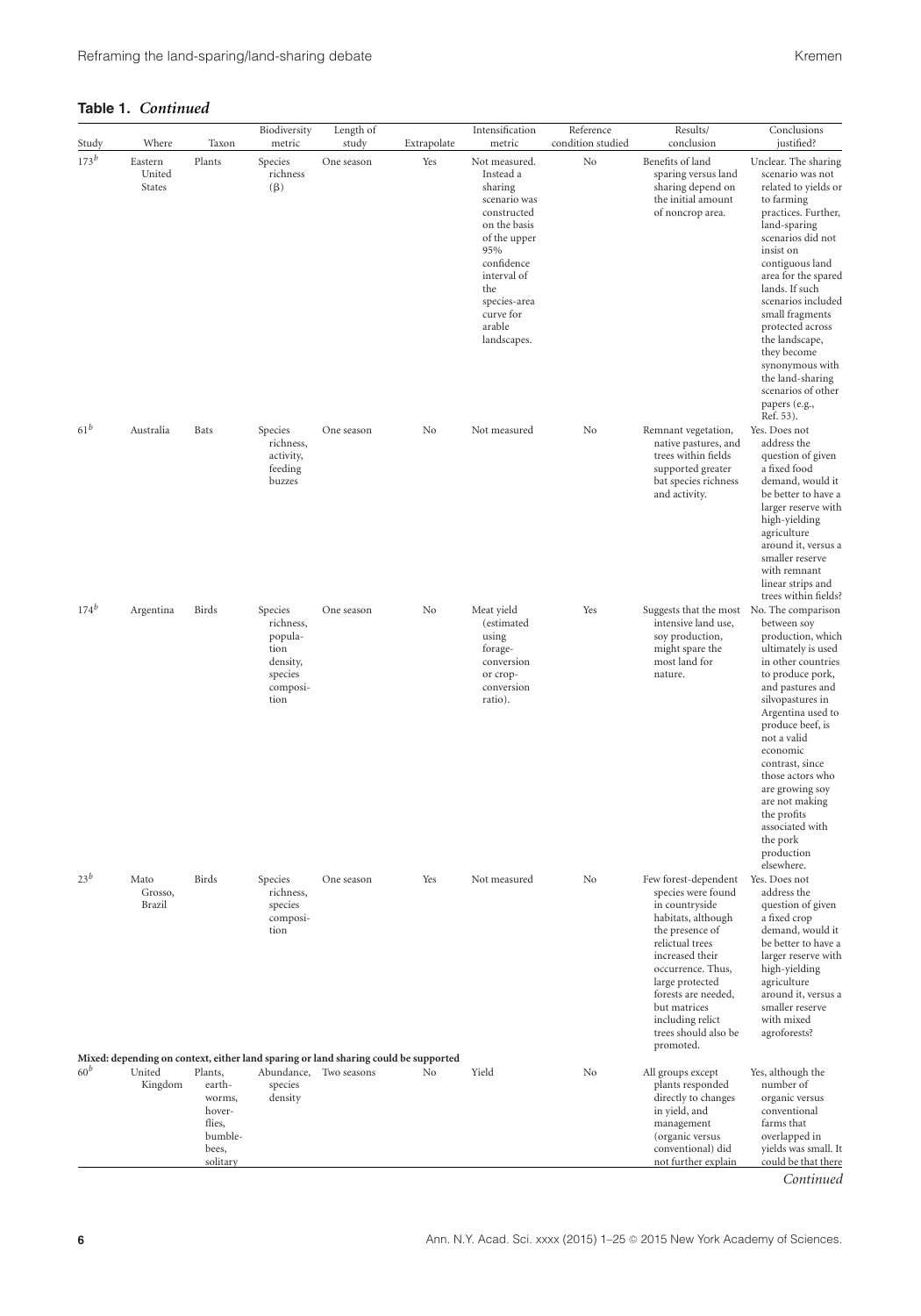| Study      | Where             | Taxon                                                           | Biodiversity<br>metric            | Length of<br>study | Extrapolate | Intensification<br>metric | Reference<br>condition studied | Results/<br>conclusion                                                                                                                                                                                                                                                                             | Conclusions<br>justified?                                                                                                                                                                                                                                                                       |
|------------|-------------------|-----------------------------------------------------------------|-----------------------------------|--------------------|-------------|---------------------------|--------------------------------|----------------------------------------------------------------------------------------------------------------------------------------------------------------------------------------------------------------------------------------------------------------------------------------------------|-------------------------------------------------------------------------------------------------------------------------------------------------------------------------------------------------------------------------------------------------------------------------------------------------|
|            |                   | bees, but-<br>terflies,<br>epigeal<br>arthro-<br>pods,<br>birds |                                   |                    |             |                           |                                | abundance or<br>richness patterns.                                                                                                                                                                                                                                                                 | was insufficient<br>power to detect<br>the additional<br>changes that<br>management<br>could provide.                                                                                                                                                                                           |
| $51^{a,b}$ | United<br>Kingdom | Butterflies                                                     | Abundance,<br>species<br>richness | One season         | Yes         | Yield                     | Yes                            | A threshold organic to<br>conventional yield<br>ratio was estimated<br>above which<br>sharing is better<br>and below which<br>sparing is better. In<br>this case, the<br>sparing scenario<br>consisted of<br>high-yielding<br>conventional<br>agriculture with<br>restoration of field<br>margins. | While the authors<br>interpret their<br>results as<br>supporting land<br>sparing,<br>restoration of field<br>margins could<br>constitute a<br>sharing strategy<br>according to many<br>authors. Also, if<br>no land is taken<br>out of production,<br>this strategy is not<br>actually sparing. |

*<sup>a</sup>*The study includes the metrics recommended by Ref. 5. All studies considered by Ref. 39 were reviewed here (indicated by*b*), and additional studies added using a literature search. Biodiversity metrics are  $\alpha$ -scale unless otherwise noted.

The sparing versus sharing debate has since occupied an increasingly prominent place in the conservation literature,  $27,35-38$  although the number of empirical comparisons of wildlife responses to sparing and sharing landscapes remains small $37$  (Table 1). The debate now refers not only to agriculture and biodiversity, but also to other land uses (i.e., forestry and housing<sup>1,40,41</sup>) and ecosystem services.<sup>42,43</sup> For this review, I focus on the original trade-off between agriculture and biodiversity conservation. Additional empirical studies examining the relationship between agricultural intensification and land use at global<sup>31,44</sup> or regional scales<sup>45-47</sup> have shown that there is no simple relationship between agricultural yield and land sparing due to the complexities of national policies and global markets.<sup>48</sup> Despite the small number of ecological studies, some authors $4$ have prematurely concluded that the debate has been resolved in favor of land sparing: however, the debate cannot be resolved without also considering the land-use dynamics that play out in response to policy and market forces.<sup>46</sup>

# **Terminology of the land-sharing/ land-sparing debate**

The terminology used in the sparing and sharing debate has been used imprecisely or inconsistently, creating confusion. The term "land sparing" is often used to imply nature conservation, but land sparing is not the same as nature sparing, since these are independent processes that are not necessarily connected in space or over time.<sup>46</sup> While the land-sparing process may occur in response to yield intensification under some circumstances, $2,49$ associated nature sparing generally requires environmental policies and/or formal declaration of protected areas.<sup>50</sup> Furthermore, land sparing, as in contraction of the agricultural footprint due to yield increases, could result in nature sparing at any scale or configuration, from dispersed field margins<sup>51</sup> and small forest fragments<sup>52,53</sup> to large, contiguous forest blocks.<sup>54</sup> However, land sparing in the sparing–sharing framework is intended to refer to protection of contiguous, large blocks of habitat.<sup>5</sup> When land is instead spared in small dispersed fragments, $52$  this creates landscapes that would typically be identified as "land-sharing landscapes." The essential land-sparing argument, that is, that intensification of agriculture will free up land for nature conservation, both confounds land with nature sparing and leaves scale unspecified.

Authors also define wildlife-friendly agriculture in different ways—for some it means using practices that support biodiverse, heterogeneous agricultural systems that may or may not include forest fragments,<sup>55,56</sup> while for others, it simply means including forest fragments without any change in agricultural practices.<sup>43,53</sup> In the latter case, lands are being removed from production, leading to an obvious yield penalty, whereas in the former case, yield reductions are not a given.57–59 Some authors use yield levels as a proxy for "wildlife friendliness," with low-yielding agriculture assumed to be more wildlife friendly.<sup>5,51,56,60</sup> Other authors determine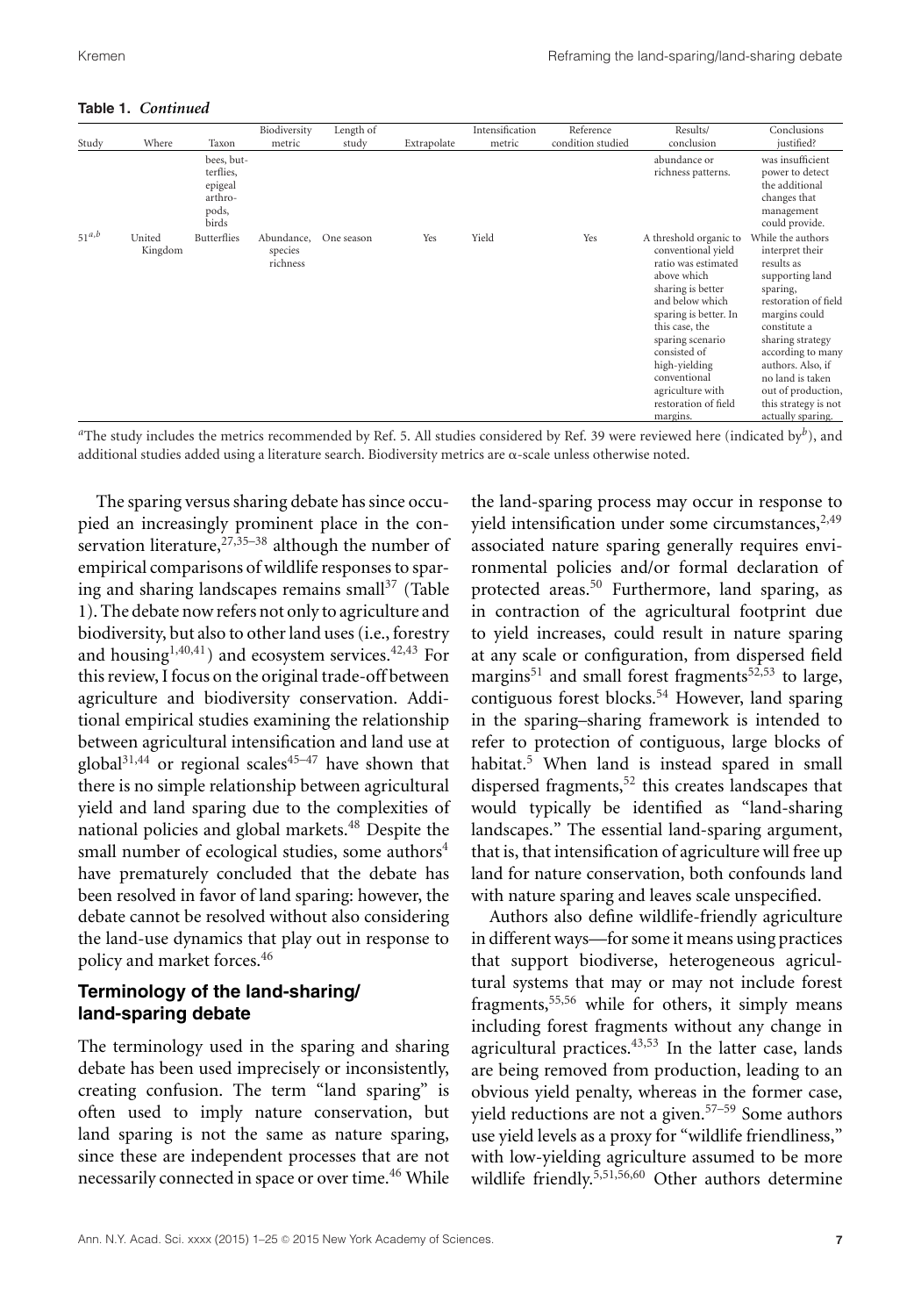wildlife friendliness of different landscapes on the basis of farming practices or heterogeneity of agricultural practices.<sup>24,61,62</sup> It is likely that both yields and wildlife friendliness are determined by the specific combination of agricultural practices utilized, and thus defining the sparing–sharing continuum with reference to agricultural practices, rather than yields, would reduce this inherent confusion (Box 1).

# **Do ecological field studies resolve the sparing–sharing debate?**

The small group of empirical biodiversity studies explicitly conducted to compare sharing and sparing landscapes (Table 1) measured a variety of response variables (population density, species abundance or incidence, local species richness, regional species richness or turnover) for a variety of taxonomic groups, sampled across different biomes, continents, spatial scales, and farming systems, including those spanning thousands of years of cultivation to frontier zones.<sup>39</sup> Below, I first discuss state-ofthe-art studies and contrast them with studies that collected less or different types of data from the best practices model.5,56 I then consider the limits to inference from the state-of-the-art studies due to their bounded temporal scales. Next, I discuss the applicability of these results to conservation and land-use decision making, and finally, future research needs.

# *State-of-the-art studies*

Phalan *et al.*<sup>5,56</sup> developed best practices for ecological studies contrasting sparing versus sharing. Studying a set of sites along an intensification gradient, they first developed population density—yield functions for *individual species*, to identify species that respond favorably to agriculture relative to no agriculture (winners) versus those that decline in response to agriculture (losers). Next, on the basis of the shape of density-yield curves, they classified species as favored by sparing (i.e., loser species whose densities rapidly decline in response to low levels of agriculture; winner species whose populations increase rapidly at the highest levels of intensification) or sharing (loser species that gradually decline or winner species that gradually increase in response to increasing agricultural intensification). Next, they determined how many species would obtain their highest population sizes across farmed and natural landscapes under sharing versus sparing scenarios for a given level of production and repeated these assessments across a range of production targets. Developing these predictions requires collecting data on species' densities across replicated sites that vary in yields, including reference communities; only a handful of studies have collected such data (Table 1).

Studies utilizing this research design $40,51,56,63$  have generally concluded that the land-sparing approach benefits a greater number of species.<sup>51</sup> A key advantage of these studies is that they collect data on individual species densities and thus are more readily interpretable, since aggregate measures like species richness or diversity can mask underlying patterns, particularly of disturbance-sensitive species of greater conservation concern.<sup>5</sup>

#### *Incomplete studies*

Studies that did not collect some of these key data cannot necessarily be interpreted as supporting sparing or sharing. For example, studies that did not collect yield data do not evaluate the biodiversityproductivity trade-off.23,24,61 Studies that evaluated biodiversity metrics only in farmland but not in the forest fragments that made up the "wildlifefriendly" component of agriculture may bias conclusions toward land sparing. $43,64$  In some cases, different authors have come to diametrically opposed conclusions about whether a study supported sparing or sharing. For example, Steffan-Dewenter *et al.*<sup>65</sup> (p. 4977) clearly interpret their findings as supporting sharing, whereas in their review, Wehrden *et al.*<sup>39</sup> reinterpret these findings as supporting sparing. This lack of accord may be due to different definitions of what constitutes acceptable sharing; while Steffan-Dewenter *et al.*<sup>65</sup> observed similar diversity levels in agroforestry plots as in near natural forests, only  $\sim$  40% of forestdependent species were found in the agroforestry plots. Similarly, field margin enhancements<sup>51</sup> or maintenance of small forest fragments<sup>52,66</sup> are considered examples of sparing by some authors, but others classify these as wildlife-friendly farming measures due to their small scale and integration within the farming landscape.<sup>43,53</sup>

# *Limited temporal scale*

Although the state-of-the-art studies have yielded results that are readily interpretable,  $40,51,56,63$  these studies are limited in temporal extent and thus, in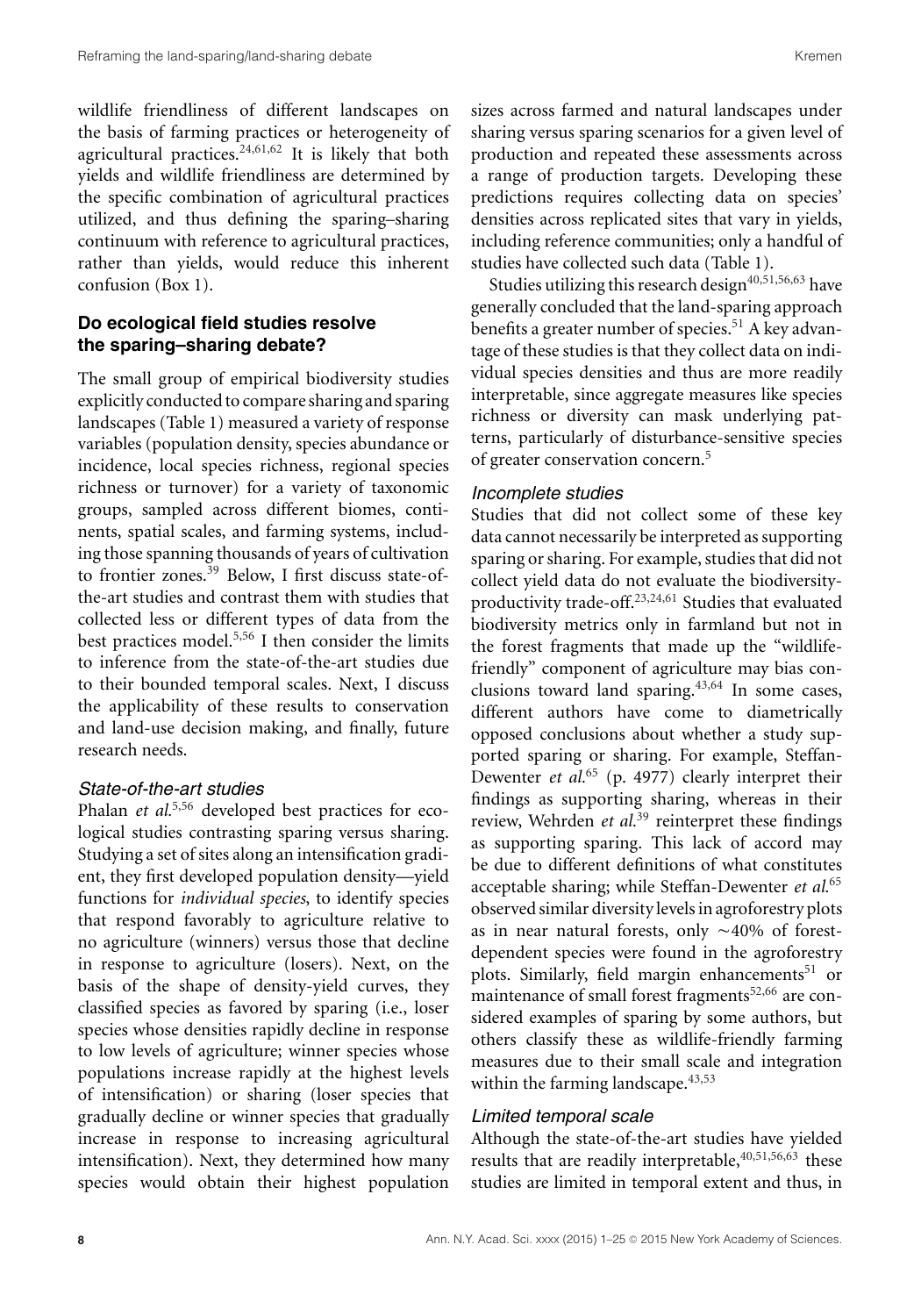# **Box 1. Finding agricultural practices that promote both biodiversity and yields or profit**

Sharing or wildlife-friendly farming has been assumed to occur under conditions of low-yielding agriculture. Yet it is more likely the specific agricultural practices and suites of practices utilized, rather than the yields they produce, that determine how hospitable the shared agricultural landscape would be for elements of biodiversity.<sup>60,88,129,153</sup> These practices and systems (i.e., cover cropping, crop rotation, intercropping, agroforestry, conservation biological control, conservation agriculture, rotational grazing, and mixed crop–livestock systems) will also affect yields; some outproduce conventional systems (e.g., Ref. 59) or are equally productive or profitable, while improving conditions for biodiversity<sup>153</sup> and other ecosystem services.<sup>128</sup> Focusing on how specific agricultural practices or suites of practices relate to both yields/profits and biodiversity, rather than studying the yield–biodiversity relationship, would elucidate the important relationships while providing scope for management interventions.65,88 Do certain practices enhance both yields/ profits and biodiversity? Do other practices enhance biodiversity without any effect on yields/profits?<sup>93</sup> How do different farming practices and systems promote or hinder species dispersal,<sup>163</sup> particularly for forest-dependent species?

For example, organic agriculture has well-known positive local<sup>164,165</sup> and landscape-level effects on biodiversity<sup>166,167</sup> in comparison to conventional agriculture, but may suffer reduced yields in many cropping systems.<sup>60,157</sup> However, organic management encompasses a wide spectrum of practices, from highly sustainable, diversified practices to less sustainable "input substitution."122,168 The different practices used and styles of organic agriculture are likely to have different effects on both biodiversity and yields/profits. Diversifying practices like crop rotation and multicropping were found to reduce yield gaps for organic agriculture, $157$  increase profit margins, $169$  and enhance ecosystem services $128$  and components of biodiversity (e.g., pollinators $170$ ).

inference. As snapshots in time (1–4 years, with most single year), these density-yield studies may not inform the long-term prospects for species persistence, arguably *the key measure* needed for assessing alternative land-use plans for their value for conservation.

Static estimates of population sizes under sparing or sharing scenarios do not explicitly consider long-term population dynamics and how these will be affected by patch-matrix interactions, including the positive and negative effects of the matrix on resource provisioning, dispersal, and the abiotic environment.<sup>67</sup> These effects are in turn influenced by habitat quality in both patches and matrices, spatial configuration of patch and matrix elements, and how these vary over space and time.<sup>67</sup> Thus, species that are predicted to do better under a landsparing scenario based on density-yield curves may not persist over the long term, if, for example, highintensity agricultural matrices restrict gene flow and rescue effects, leading to extinction.<sup>36</sup> Time lags for species extinction are long (i.e.,  $> \sim 300$  years for half of species in entirely isolated fragments  $>$  1000 ha to become locally extinct, or  $\sim$  800 years for patches >10,000 ha) and extinctions have been

documented across a wide range of fragment sizes  $(<1$  ha to >4×10<sup>6</sup> ha), even in avifauna, a relatively mobile group.<sup>68</sup> Thus, species judged to be favored by a land-sparing strategy, based on density-yield data, may already be committed to extinction within the studied natural habitat areas, unless these areas could be reconnected to other areas. Similarly, species that can occur in the matrix and are predicted to be favored by land sharing based on density-yield data may still require forest patches above a given size for some stage of their life history,  $69,70$  and thus may not persist without such patches. Longer time frames, and different types of studies that assess, for example, the quality of the matrix in promoting or discouraging dispersal, $14,71-73$  providing resources<sup>55,66,74,75</sup> or acting as sink habitat,  $76,77$  would be required to assess how sparing or sharing strategies affect long-term persistence.

Data collected over longer time frames would permit estimation of additional key variables, persistence, and colonization,78 in continuous and fragmented forest in response to agricultural matrix quality, that is, high- versus low-intensity agriculture. Such studies would provide a more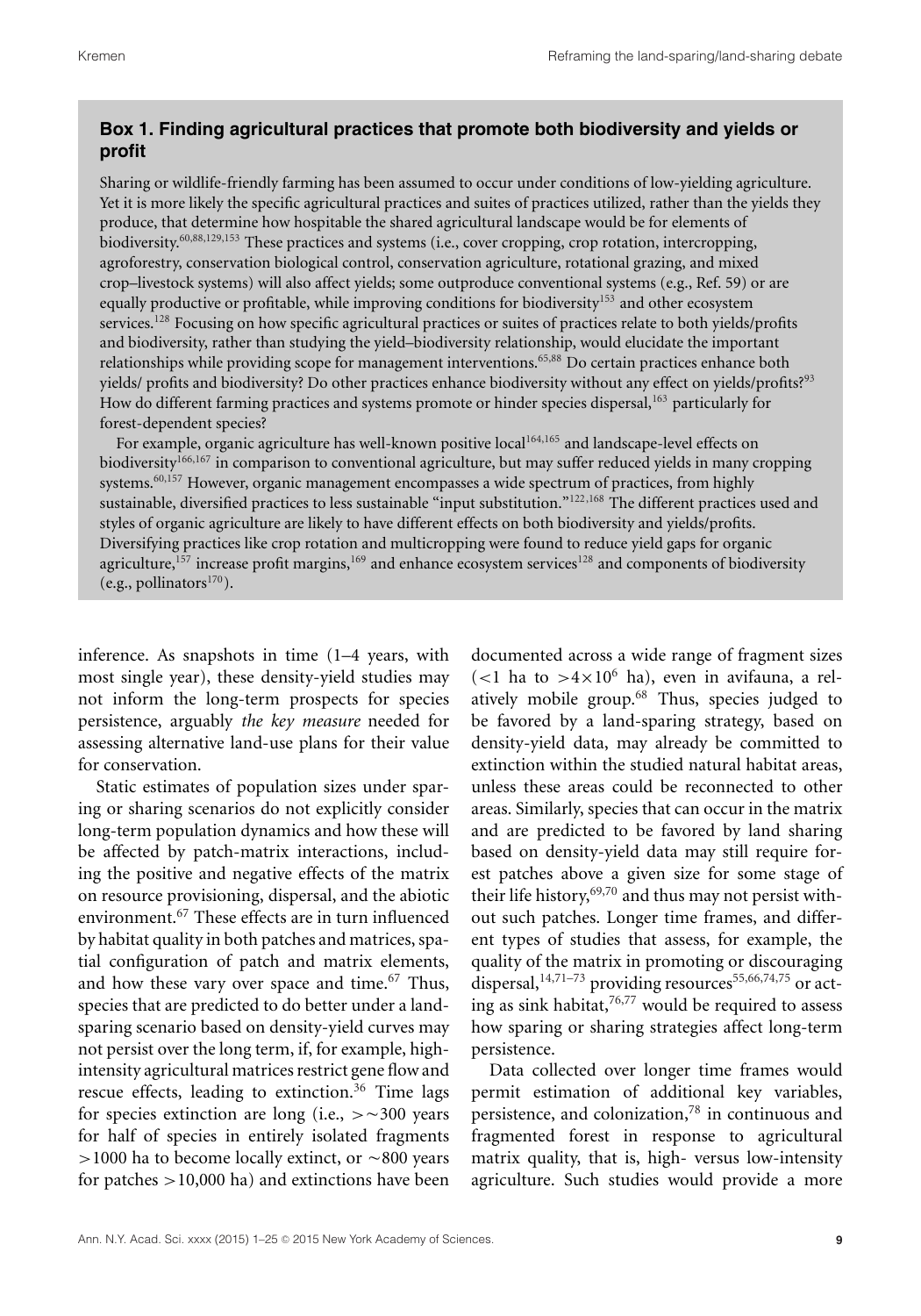complete assessment of how sparing or sharing strategies would affect individual species, taking into account matrix and/or configuration effects on meta-population dynamics. For example, using multiseason occupancy modeling that accounted for detection bias, Kennedy *et al.*<sup>79</sup> found in a 3-year study of insectivorous birds (a guild particularly sensitive to fragmentation<sup>75</sup>), that  $(1)$  patches in forested and agricultural matrices had lower extinction rates than in suburban or mining matrices, and (2) matrix type was a better explanatory variable than patch area or isolation in modeling occupancy dynamics. This study highlights how sparing–sharing studies could be designed in the future, although it admittedly sets the bar even higher than posed by Phalan *et al.*<sup>5</sup> However, except for the number of seasons sampled, most sparing–sharing studies of birds<sup>23,56,63,64</sup> used a similar sampling design to the Kennedy *et al.* study, $75$  in number of replicates, replicate area and point counts/replicate, and one study also collected a sufficient time series (e.g.,  $\geq$  3 years) for dynamic occupancy analysis.40,80 In conjunction with other data on species traits, multispecies, multiseason occupancy modeling $81$  can be used to assess the interaction between species-specific properties and extinction and colonization dynamics, permitting greater inference about how land-use strategies influence biodiversity. For example, in California, M'Gonigle *et al.*<sup>82</sup> found that a wildlife-friendly farming measure (hedgerows) introduced into intensively farmed areas not only promoted year-to-year persistence and colonization of bee species, but also particularly supported specialized species.

#### *Applicability to conservation*

Few studies have collected the data needed to determine whether land-sharing or land-sparing strategies can retain more biodiversity (Table 1). Most conclusive are those following the Phalan *et al.* research design;<sup>5,56</sup> yet even these are inadequate because they do not assess long-term effects on species persistence<sup>25</sup> and do not consider the critical socioeconomic context that actually determines whether intensification results in land *actually spared* for nature.<sup>48</sup> In general, these studies simply confirm earlier knowledge that many species are highly forest-dependent and require maintenance of primary or advanced secondary habitats for their

survival.<sup>18,19,22,83</sup> These studies also confirm earlier findings $84-86$  that substantial numbers of species thrive in agricultural habitats in some cases; indeed some species in ancient agricultural landscapes depend on traditional agricultural management practices.66,87 Even in cases where substantial biodiversity occurs in agronatural landscape mosaics and sharing is likely to be a viable option, authors conclude that forests and other habitats will need to be protected to maintain certain species $25,66,88$ and the maintenance of phylogenetic diversity.<sup>89</sup> One utility of these studies is to determine which management systems have no potential at all for promoting biodiversity. For example, in oil palm, small fragments set aside within plantations appear to offer no hope for mitigating the effects of oil palm agriculture on biodiversity.<sup>53</sup>

Studies conducted at the relevant spatial and temporal scales, both those considered here (Table 1) and the "higher bar" recommended to consider issues of spatial heterogeneity (Box 2) and persistence,<sup>39</sup> are expensive and time consuming to conduct. It would be useful to understand when such studies inform conservation planning and land-use decision making on the ground. In some countries, such as El Salvador, it is clear that this debate is not useful because there is so little forest left that El Salvador would have to both protect all of its existing forests and improve the landscape matrix through wildlife-friendly agriculture to promote connectivity, in order to contribute to a regional network for carnivore conservation.26 Thus, in El Salvador, a "both-and" framing is more useful than an either-or framing for policy development. However, under other circumstances, ecological studies assessing the consequences of land-sparing versus land-sharing approaches might be useful to inform policy decisions. For example, in Brazil, a 2012 adjustment of the Forest Code now permits greater flexibility in how landowners achieve the required percentage of legally reserved forests on their lands. Within biomes and states, landowners that choose to deforest 100% of their land can purchase the development rights to equivalent land areas of landowners that have maintained forests in excess of the legal requirement. $90$ Over 2 million hectares have been enrolled since the program began in 2013 [\(http://bvrio.org/](http://bvrio.org/site/index.php/mercados/florestal/cotas-de-reserva-ambiental) [site/index.php/mercados/florestal/cotas-de-reserva](http://bvrio.org/site/index.php/mercados/florestal/cotas-de-reserva-ambiental)[ambiental,](http://bvrio.org/site/index.php/mercados/florestal/cotas-de-reserva-ambiental) accessed 6/3/15). Ecological data on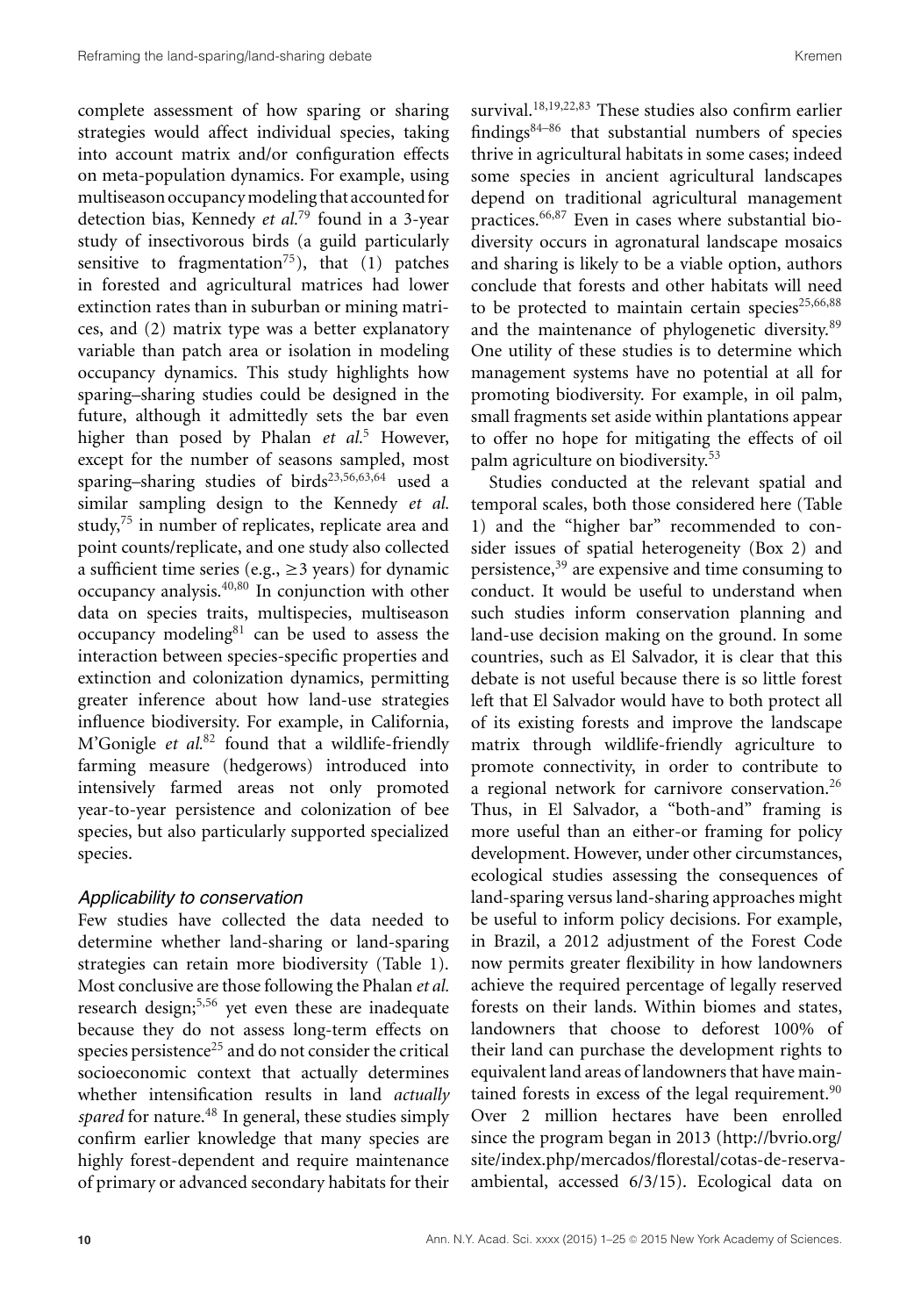the consequences of consolidated (sparing) versus fragmented (sharing) set-asides could inform how these offset markets should be structured. For example, sparing could be encouraged by structuring offset markets such that only forests above a certain size would qualify for sale of development rights.91,92 Several research groups are using models to investigate the ecological and economic consequences of different rules for structuring offset markets (K. Helmstedt and M. Potts, personal communication).

# *Future research*

To meet the challenge of reconciling agricultural and other forms of production with nature conservation, ecologists and conservation biologists should focus their limited time, energy, and funds on studies that will inform concrete conservation and management plans. Future research might often be more applicable to the question of reconciling agricultural land use with biodiversity conservation if it focused on how specific management variables in the working landscape influence both biodiversity and yield (or profit, which is more relevant to individual land managers), instead of comparing broad strategies like sharing and sparing. For example, Clough *et al.*<sup>88</sup> identified management variables in Indonesian cacao agroforests that had positive influences on biodiversity without affecting yields. They also found that negative impacts of decreased shade cover on bird diversity can be mitigated by maintaining the number and types of trees, even while reducing shade to make cacao more productive. Similarly, Prescott et al.<sup>93</sup> found that removal of epiphytes in oil palm plantations did not increase yields and thus is not a management practice that should be promoted. Detailed studies of this nature are needed to determine which management actions can promote components of biodiversity without yield costs (Box 1). Studies of how agricultural practices and landscape types in the matrix influence sensitive species could include their effects on feeding and breeding resources and dispersal ability, as described in Driscoll *et al.*<sup>67</sup> Studies should also assess when protected corridors of natural habitat or designated wildlife crossings are required to promote species movements, when other land uses can promote such movements, or when a combination of corridors/wildlife crossings and other land uses can work.<sup>94</sup>

New studies can also bemore applicable to the real world by embedding their findings within the local socioecological context. For example, in Indonesia, Steffan-Dewenter *et al.*<sup>65</sup> collected socioeconomic data showing that growers prefer relatively biodiversity-rich shade cacao agroforests to full sun plantations (although the latter provide greater yield and income), suggesting that certification schemes that ensure price premiums for wildlife-friendly cacao are likely to be popular and effective. Such information is useful for designing conservation programs for working landscapes to complement protected area establishment.

Finally, future studies should assess which management techniques in the agricultural matrix can best promote conservation inside nature reserves.<sup>10</sup> For example, Dorrough *et al.*<sup>95</sup> studied grazing intensification impacts on biodiversity in southeastern Australia. Increasing sheep stocking rates to free up more land for nature preservation would require phosphorus fertilization. Given the fragile soils, such management would likely reduce cover by native perennial herbs and shrubs, potentially leading to landscape level changes in soil acidification, salinization, weedy invasion and erosion, with ultimately greater negative consequences for native biodiversity than an extensive grazing system without fertilization.<sup>95</sup>

# **Has land sparing actually occurred in response to agricultural intensification?**

Various authors have asked whether land sparing does actually occur in response to agricultural intensification, and how contextual factors, such as market or environmental policies, technology, and globalization affect the response to agricultural intensification. Below, I first examine global- and regional-scale studies, then how environmental policies and socioeconomic effects have affected outcomes, and finally, how displacement effects (leakage) occur at local to global scales. I finish by identifying some topics for future research.

## *Global- and regional-scale analyses*

Global-scale studies have shown that there is not a simple negative relationship between yield increases and cropland area; once intensification occurs, the efficiency gains and/or profits achieved may encourage further expansion, either of the same crop or others, a phenomenon termed the *Jevon's paradox*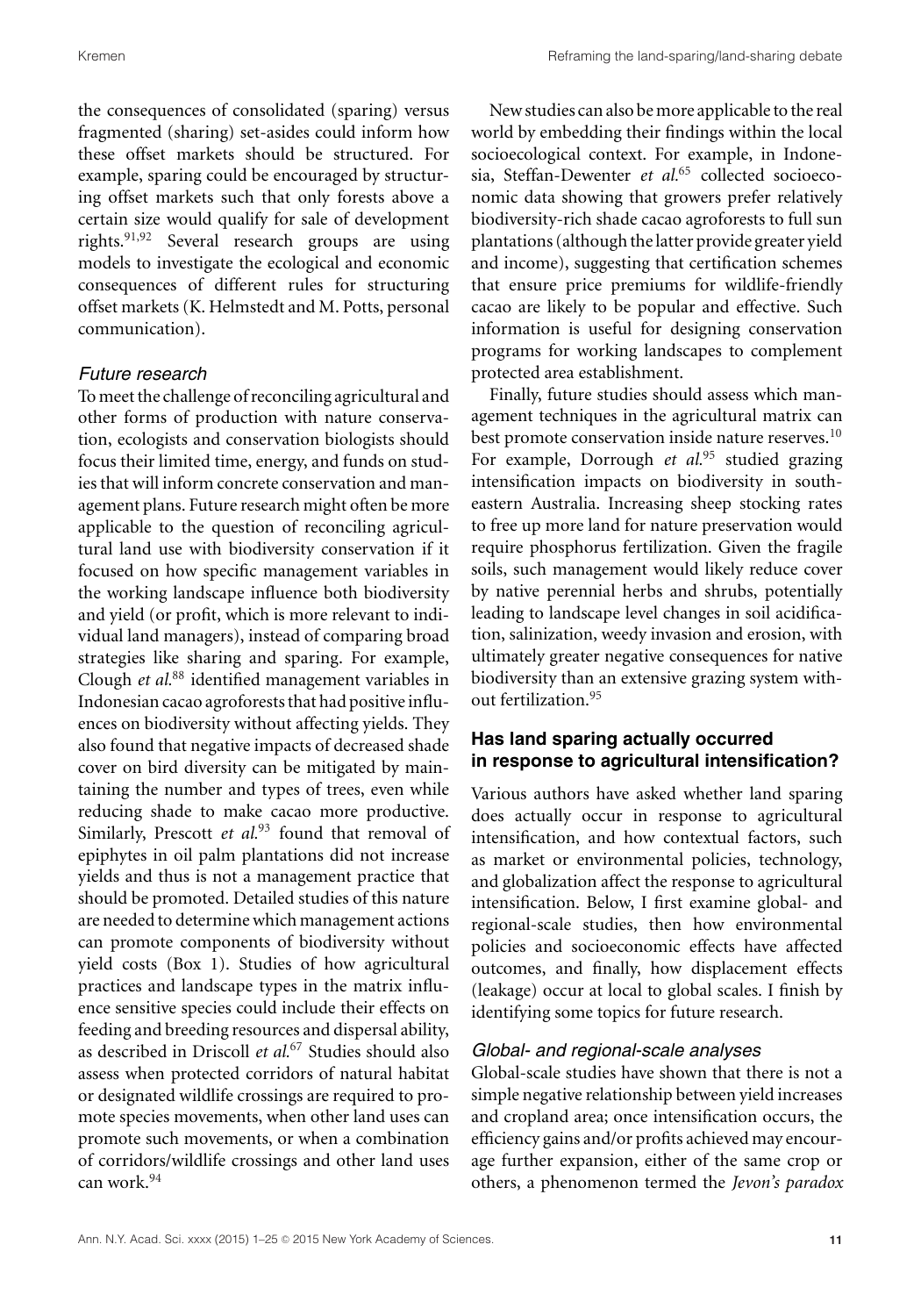#### **Box 2. Inference limited owing to too-small spatial scale**

The limited spatial scale of sparing–sharing studies may also reduce the ability of ecological studies to assess whether sparing or sharing is best for biodiversity. Wehrden *et al.*<sup>39</sup> argue that measuring biodiversity at the plot scale ( $\alpha$ -diversity), as most studies do (Table 1), may not appropriately capture the heterogeneity that is typical in land-sharing agricultural landscapes. For example, in a study that encompassed ecoregion- to biome-scale comparisons, Karp *et al.*<sup>86</sup> found that  $\beta$ -diversity was higher in low-intensity agriculture than high-intensity agriculture. Wehrden *et al.*<sup>39</sup> also suggest assessing  $\gamma$ -diversity as a potential indicator of "lasting, long-term change in diversity at a landscape level, across the sparing–sharing continuum." An issue with any approach (i.e., density-yield, occupancy modeling,  $\beta-\gamma$  diversity), however, is the length of time needed to achieve equilibrium across communities,  $9,68$  as well as the fact that both cropping patterns (i.e., rotations, fallows, crop choice) and land-use change (conversions among broad land-use categories) are also dynamic, continuing to influence ultimate equilibria,<sup>15</sup> should these even ever occur.

or *rebound effect*. 2,31,50 Ewers *et al.*<sup>44</sup> examined FAO country data on yield, cultivated area, and forest cover over a 20-year period for 124 countries. While they detected a small but significant negative trend between yield gains for 23 staple crops and area cultivated per capita for these same crops by country, this trend disappeared when they considered yield gains for these staple crops against the total area cultivated per capita, suggesting that intensification of staple crops then led to expansion into other crop types. Similarly, Rudel *et al.*, <sup>31</sup> analyzing FAO country data on changes in agricultural intensification and yield for 161 countries over a 25-year period for 10 commodities, found that the most common pattern for countries achieving yield gains was to expand their agricultural footprint. Taking into account these and other economic complexities, Stevenson et al.,<sup>32</sup> using a sophisticated global economic equilibrium model linked to spatially explicit data on land use, showed that land sparing due to Green Revolution improvements in yield was only 18–27 Mha (an order of magnitude smaller than predicted by Borlaug<sup>30</sup>) and, further, that avoided deforestation (i.e., nature sparing) would likely constitute only 2 Mha of the land-sparing effect.

Ewers *et al.*<sup>44</sup> found that countries with greater yield increases tended to have greater gains in forest cover; therefore some land sparing and nature sparing does occur and can be detected despite confounding factors. However, since land-cover data were not analyzed in a spatially explicit fashion, the "spared" land may be composed of small forest fragments rather than large land units, and may thus contribute more to shared than spared landscapes, illustrating again the ambiguities of the sparing– sharing terminology with respect to scale. Similarly, such analyses cannot distinguish the sparing of a unit of mature forest, versus the conversion of that forest and regrowth of a similar sized unit, although these two scenarios have different implications for biodiversity.<sup>48</sup> Rudel *et al.*, <sup>31</sup> examining additional socioeconomic variables, found that in the relatively few countries in which yield increases were associated with reduced cropland, countries imported grains and created policies incentivizing conservation set-asides. These policies, which included the Grain for Green program in China, agrienvironment schemes in the European Union, and the Conservation Reserve Program in the United States, "spare" land for nature within agricultural working lands, but often in a discretized spatial pattern typical of sharing rather than sparing landscapes.<sup>96</sup> In addition the amount of land spared by policies that operate over short time frames may change rapidly in response to changing market conditions, reversing previous conservation benefits $31$ —as happened recently in the United States when biofuel markets increased demand for corn, causing growers to switch marginal lands out of the Conservation Reserve Program to replant corn.97,98

A major trend of forest regrowth is occurring across Central and South America.<sup>49,99</sup> Is this evidence for land sparing in response to agricultural intensification? While smallholder farmers may abandon their lands because they are unable to compete with industrialized agriculture, $49$ this failure to compete should be evaluated in the context of market, institutional and political factors that result in an "uneven playing field"<sup>99,100</sup> rather than simply production efficiencies. Further, smallholder occupation of marginal agricultural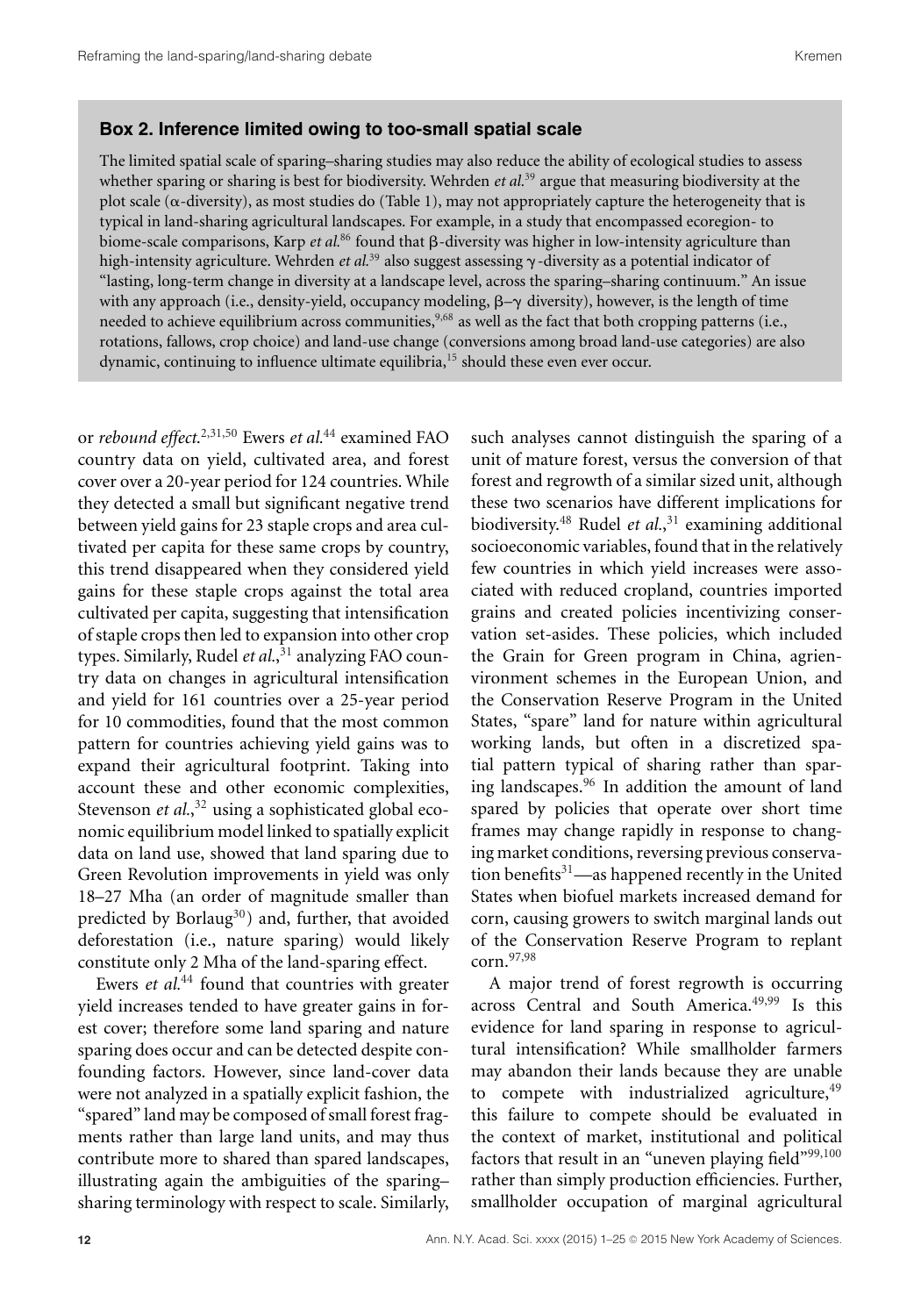lands (and subsequent abandonment) may reflect a history of dispossession that is related to agricultural intensification.<sup>99</sup> Thus, a deeper historical perspective is needed to evaluate the relationship between agricultural intensification and forest regrowth in Latin America. Again it is important to ask whether forest regrowth is resulting in large regions of contiguous forest (land-sparing landscapes) or many forest fragments with human settlements (land-sharing landscapes). While this varies among regions, many areas experiencing afforestation in Latin America have high settlement densities and utilize both forests and smaller regions of annual cropping for livelihood production.<sup>99</sup>

# *Effects of environmental policies*

Many authors have suggested that land sparing and nature conservation will not occur in response to agricultural intensification alone, but require an enabling policy framework.1,10,32,37,38 Analyzing agricultural data from six South American countries that include 94% of the South American tropical forest biome, a region that continues to experience high levels of deforestation, Ceddia et al.<sup>50</sup> found that not only the level of governance but also the *type* of governance determined whether agricultural intensification would lead toward an expanded (Jevon's paradox) or contracted (land sparing) agricultural footprint. In countries with good conventional governance (i.e., low corruption, high rule of law, high voice, and accountability), agricultural intensification led to an expanded agricultural footprint, presumably because good conventional governance favored the conditions for a marketoriented society. However, in countries with strong environmental governance (as indicated, for example, by the proportion of land area formally protected for conservation), agricultural intensification led to a contracted agricultural footprint. For example, through strong multiscalar environmental governance along with supply-chain interventions, Brazil has managed to both slow Amazonian deforestation by 70% since 2005, while increasing production of soy and beef from the region.<sup>101</sup> These findings suggest that strong governance alone will not ensure that agricultural intensification translates into nature conservation; instead strong environmental governance is required.

In the absence of such environmental policies, agricultural intensification can lead to sparing of land *without* nature conservation. For example, in Peru, government is incentivizing planting of oil palm to meet rising global demand. Highly capitalized growers with access to infrastructure and technology have developed large, high-yielding plantations while smallholders with less capital operate less productive farms. On the basis of the typical yields and rates of forest conversion for each type of grower, Gutiérrez-Vélez et al.<sup>46</sup> estimated that high-yielding farms require 64% less total land to produce the same amount of product, but such farms would convert 58% more old-growth forest than smallholders. Large, high-intensity growers apparently locate their extensive land holdings in old-growth forests, even though forest clearing is more expensive, because these lands have clear tenure and a single owner (the State), whereas already-cleared lands often have uncertain or contested tenure. In general, it is hypothesized that highyielding agriculture will expand into primary forests rather than already cleared lands when large areas of unprotected forests suitable for agriculture remain, due to the reduction in transaction costs and social conflicts from negotiating with government alone rather than multiple landholders.<sup>48</sup> In contrast, strong forest zoning laws or policies, coupled with enforcement, can prevent the expansion of highyielding commodity crop agriculture directly into forest, as occurred during the expansion of banana and pineapple production in Costa Rica following the passage of its 1996 Forest Law, and the expansion of soybean in the Amazon region since 2006 when Brazilian environmental policies and enforcement procedures were intensified.<sup>48,101</sup> These examples clearly show that it is critical for conservationists to promote national policies for protected area establishment and environmental governance in any areas where agricultural expansion is occurring.

## *Socioeconomic context*

Whether agricultural intensification leads to an expanded or contracted agricultural footprint can also depend on the context, including cropping system, labor requirements, land rents, markets, trade, and technologies. $2,32,102$  Agricultural intensification might relieve deforestation pressure from locally consumed crops if technology improves production, as occurred in the Philippines when irrigation improved lowland rice cultivation, shifting deforestation pressures away from fragile,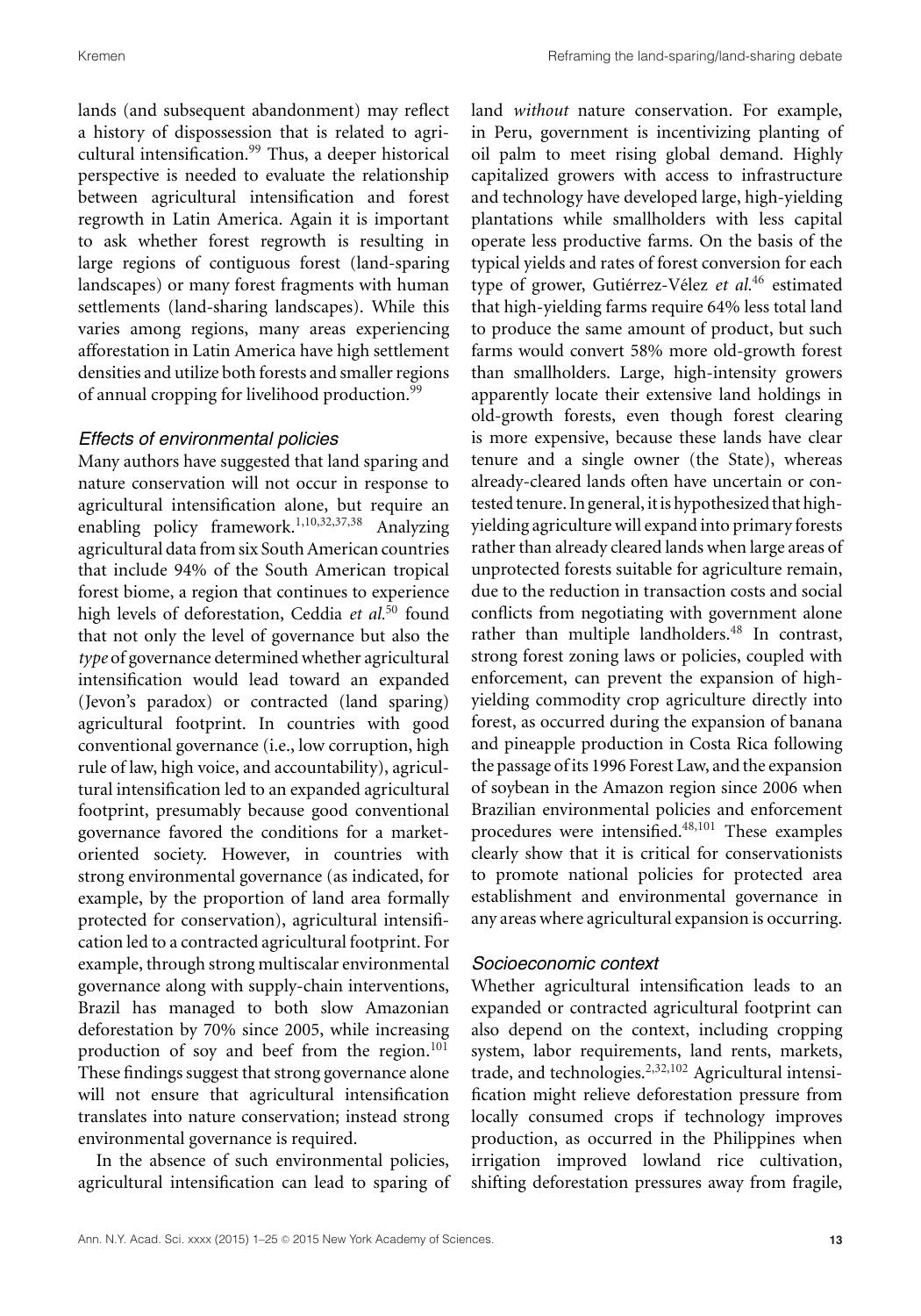forested uplands.103 In contrast, for cash crops with rapidly expanding global markets (e.g., soy, oil palm, and others), intensification has resulted in the expansion of agriculture into primary forests in some of the most biodiverse regions of the world.46,104–109 However, supply-chain interventions can improve environmental outcomes in highly consolidated markets, where a few large buyers can dictate producer practices. For example, the Soy Moratorium on Deforestation in the Amazon, which occurred in response to a campaign initiated by Greenpeace, has contributed to the reduction of deforestation in the Brazilian Amazon since  $2006$ <sup>101</sup>

#### *Displacement effects*

Even if high-yield agricultural expansion is confined to farmed or logged lands rather than near-natural habitats, this expansion can result in displacement of the preexisting agricultural activities elsewhere, leading to indirect land-use change. For example, expansion of commodity and other market crops in Vietnam within existing agricultural landscapes led to displacement of shifting cultivation to the forest frontier, enhancing deforestation.<sup>110</sup> Mechanization and other technologies (e.g., herbicide-resistant plants) associated with agricultural intensification also reduce labor needs, leading to unemployment, migration, and the possibility of enhanced habitat conversion elsewhere.<sup>2</sup> Although displacement of activities into natural habitats can be controlled by strong environmental policies and/or establishment of protected areas,<sup>2</sup> these protections themselves can displace agricultural activities to unprotected habitat areas (e.g., Refs. 101 and 111), a phenomenon known as leakage.

Leakage in response to environmental policies or market forces also occurs across country borders. Thus, in the United States, retiring lands from crop production under the Farm Bill's conservation programs led to increased production elsewhere,<sup>31</sup> a displacement of agricultural activities outside the United States. Similarly, forest regrowth in several countries in response to environmental policies has been linked to displacement of agriculture or forestry activities to other countries.<sup>112</sup> This phenomenon is also observed in oceans, where displacement of fishing activities from industrialized countries with strong fisheries policies, mostly in the global North, to southern countries without such policies, is well documented. $113$  Land grabs,

whereby a transnational corporation or country obtains rights to farm a large land area in another country, are a manifestation of large-scale displacement of agricultural use. These land grabs may occur in response to environmental policies that restrict land use at home, $2$  depletion of arable lands due to cycles of nonregenerative, chemically intensive agriculture,  $114$  economic advantages of producing crops elsewhere,<sup>108</sup> or an imbalance between agricultural production potential and national food needs.<sup>115</sup> Such land acquisitions can be facilitated by countries willing to lease land cheaply to gain foreign investment.<sup>116</sup> Land grabs can both contribute directly to deforestation and lead to secondary displacements/ dispossession of original inhabitants,<sup>116</sup> which may lead to additional habitat conversion. A general concern is that many transborder displacements may spare land and/or nature in less biodiverse temperate regions (e.g., US Farm Bill Conservation Programs or EU agrienvironment schemes) at the expense of more biodiverse tropical regions.<sup>108</sup>

#### *Future research*

Displacement appears to be not only pervasive, but also often multiscalar, and its ramifications can be extremely difficult to quantify across all scales at which they may occur. Various methods for studying displacement are discussed in Meyfroidt *et al.*<sup>48</sup> The multiscalar nature of displacements and their context dependence makes it difficult to predict the global net effect of national policies promoting agricultural intensification versus wildlife-friendly farming, although examples of displacement appear to have occurred in response to both (see above). Much remains to be learned about the causal mechanisms of displacements, and this could be a fruitful area of future research. For example, are environmental policies that promote wildlifefriendly agriculture (such as EU agrienvironment schemes or US Farm Bill conservation programs) chiefly displacing agricultural land use outside of country borders, or also within country borders? Are displacements also chiefly occurring among biomes, such as conserving temperate forests in developed countries at the expense of tropical forests in developing countries? What host and recipient country factors promote land grabs? How can international environmental policies be devised to minimize trans-border displacement effects?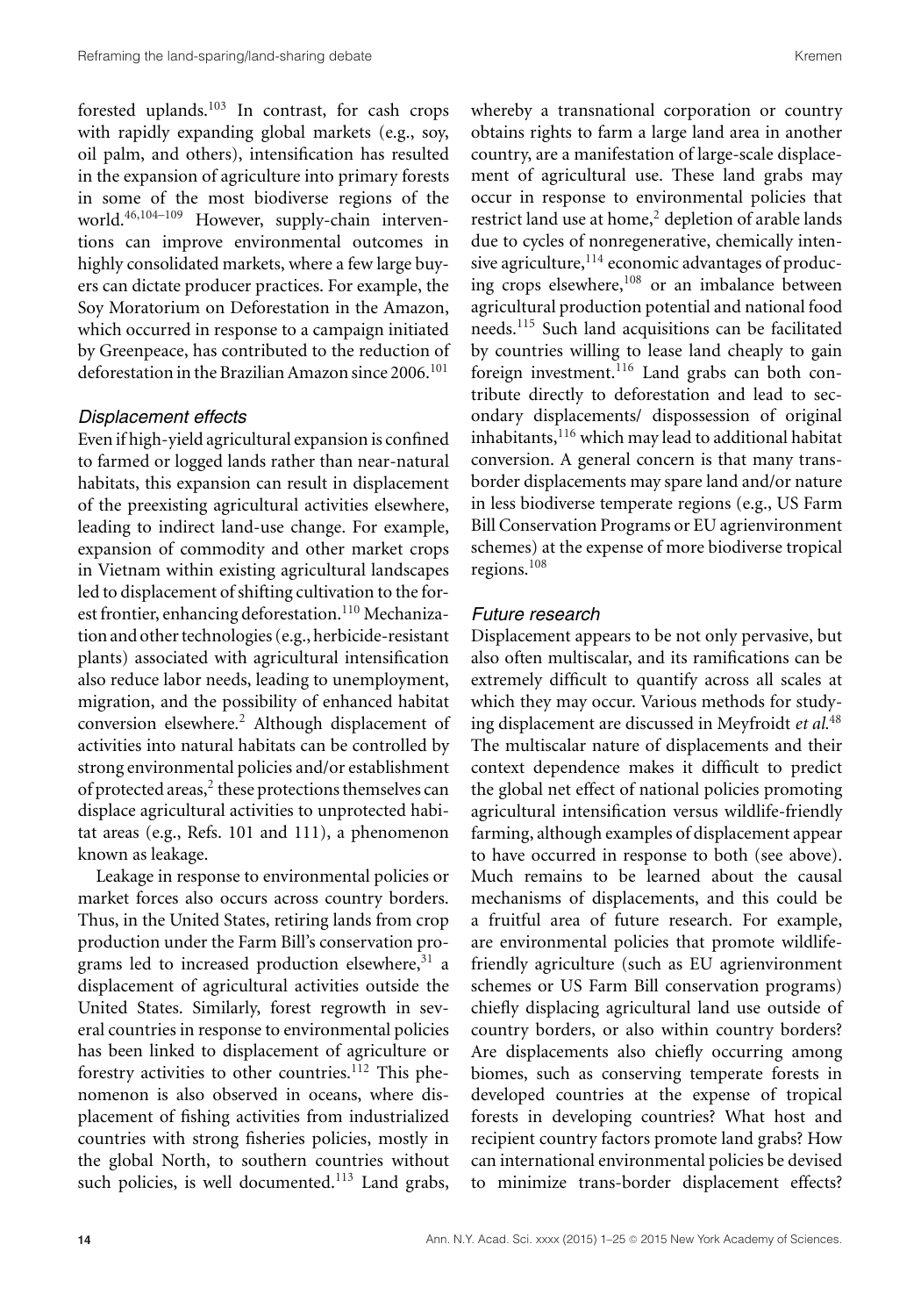Do trans-border displacements ultimately lead to better or worse environmental and social outcomes?

# **What types of agricultural intensification can deliver food for the world's hungry?**

Many authors have noted that current global food production more than exceeds global population needs, $117$  yet 800 million people are chronically hungry and as many as 2 billion people suffer from micronutrient deficiencies ("hidden hunger").<sup>118,119</sup> This paradoxical situation suggests that it is lack of access to food, due to lack of sufficient purchasing power or the means to produce food, that is the principal cause of world hunger, rather than insufficient global production. Global food needs are projected to double by 2050, if current demand trends continue, especially increased consumption of meat and dairy products.<sup>3,120,121</sup> Although future demand projections reflect increasing affluence, particularly in developing countries, it is likely the poorest people who will be further harmed by the expanded production of meat and dairy to meet this market demand. Indeed, diverting half of the grain crops currently used to feed livestock back to human consumption would provide enough food to feed 2 billion people.<sup>121</sup>

Seventy percent of the chronically hungry are rural farmers, mostly smallholders [\(https://www.](https://www.wfp.org/hunger/who-are) [wfp.org/hunger/who-are,](https://www.wfp.org/hunger/who-are) accessed 5/20/15). One cause of their lack of food security is insufficient access to land (due to population increases coupled with increased inequities in land distribution<sup>122</sup>), while another is low soil fertility and crop productivity.123,124 Smallholder farmers also contribute substantially to global food production, producing an estimated 50–70% of world food.<sup>125,126</sup> Because smallholders both constitute a large portion of the world's hungry and provide a large portion of the world's food, agricultural intensification pathways that improve small farmer livelihoods can directly address world hunger, while other pathways may not. Thus, tackling world hunger means both redressing the inequities in distribution of agricultural lands and promoting sustainable, lowcost agricultural methods that improve smallholder productivity without relying on expensive inputs. Below, I assess the potential for conventional, sustainable, and agroecological forms of intensification to contribute to smallholder livelihoods, and suggest policy needs.

# *Conventional intensification*

Conventional intensification relies heavily on the use of external inputs, including hybrid or genetically modified organism (GMO) seeds, chemical fertilizers, pesticides, irrigation, and mechanization. It is responsible for large environmental impacts, including pollution, eutrophication, and greenhouse gas emissions.<sup>127,128</sup> It is often practiced at large scale for large markets, and may employ few people owing to mechanization. It is therefore unlikely to be a method that is well adapted for improving smallholder livelihoods (see also Box 3) and food security. First, reliance on purchased inputs may maintain poor farmers in a poverty trap, or may be impossible for smallholders to obtain or afford.<sup>129</sup> Also capital investment and increased land rents often associated with intensification $102$  may lead to dispossession by poorer smallholders. Second, these approaches will continue to contribute to production of rapidly expanding commodity crops like soy, corn, canola, and palm oil, that are destined for livestock and biofuels production, or widely incorporated into processed food products. These products either do not feed the hungry, or, when they do, contribute to the growing global health burden of obesity,<sup>27,117,121</sup> which increasingly afflicts low-income people eating cheap, high-fat, low-nutrient diets. Further, these commodity chains chiefly profit a small number of multinationals that increasingly dominate access to agricultural land, inputs and markets, further enhancing the inequities responsible for hunger.114,130

# *Sustainable intensification*

Many scientists have called for *sustainable intensification* as a mechanism for sparing land for nature while ensuring global food security and the environment.<sup>38,131</sup> Sustainable intensification was originally defined as increasing the yield output per unit of land while improving both environmental and social (livelihood) conditions, $132$  and relied on principles of agroecology to establish resourceconserving systems that are based on promoting favorable ecological interactions within the agroecosystem, rather than purchased inputs.<sup>128,133-135</sup> These resource-conserving systems (e.g., agroforestry, system of rice intensification, conservation agriculture, management intensive rotational grazing, and conservation biological control) were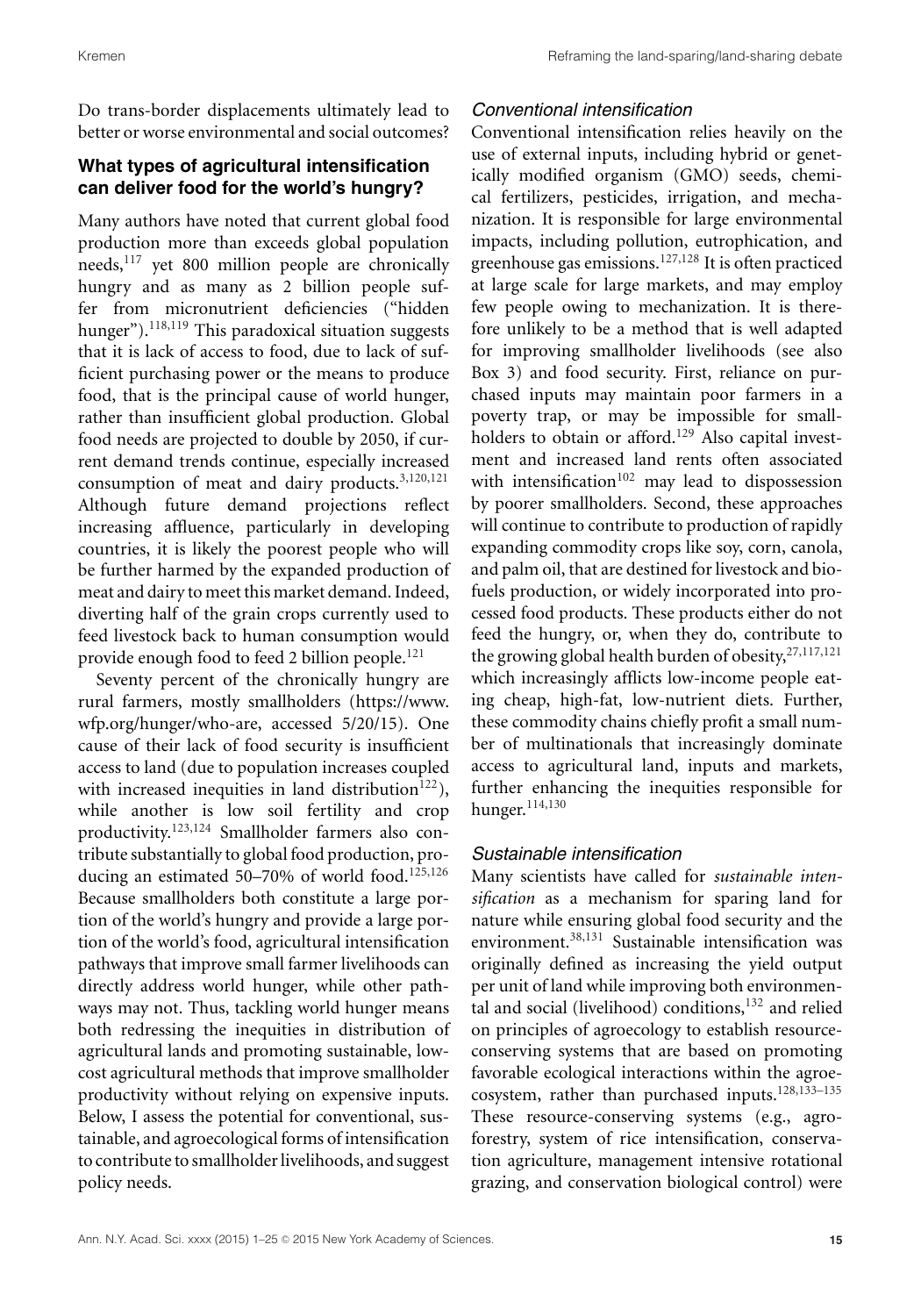#### **Box 3. Intensification and smallholder livelihoods**

Land-sparing policies may lead to negative social consequences for smallholders. In Laos, a series of government policies promoted the transformation of a large landscape from a multifunctional mosaic comprising forests, fallows, and shifting cultivation to a land-sparing landscape in which a large nature reserve segregated protected forests from intensively managed agriculture with shortened fallow periods.<sup>54</sup> While this shift may favor endemic biodiversity (at least in the short term, since longer term effects on persistence are unknown), it has had negative consequences for livelihoods and resilience to environmental and market shocks.54 Perhaps these negative livelihood consequences could have been avoided if the policies promoting intensification and forest protection had been accompanied by support for agroecological innovation in the agricultural zone, and if land-use planning had resulted from a participatory rather than top-down process.<sup>171</sup>

found to increase productivity and improve smallholder livelihoods relative to unimproved subsistence practices.<sup>123,136,137</sup>

However, the recent sustainable intensification rhetoric has been critiqued for inadequate attention to social equity that would ensure not only a just allocation of resources within and between generations, but also the participation of all sectors of society in determining how needs are met.<sup>138</sup> Instead of focusing on building local capacity for food production through inexpensive low-input, resourceconserving methods, $132,136$  recent promotion of the concept, in academia<sup>139</sup> and trade [\(http://www.mon](http://www.monsanto.com/improvingagriculture/pages/producing-more.aspx) [santo.com/improvingagriculture/pages/producing](http://www.monsanto.com/improvingagriculture/pages/producing-more.aspx)[more.aspx\)](http://www.monsanto.com/improvingagriculture/pages/producing-more.aspx), focuses on capital- and input-intensive solutions to enhance resource use efficiencies, such as irrigation, precision agriculture, fertilizer application, and GMO seed $140$  Such solutions, while often presented as responses to global hunger, suffer from the same issues described for conventional intensification, and may increase the number of chronically hungry or malnourished people, if they further enhance the inequities in resource distribution that are responsible for hunger today.<sup>27,117</sup> Ironically, land-sparing proponents advocate sustainable intensification as an efficiency mechanism for promoting the segregation of nature and agriculture,  $38$ although originally sustainable intensification was defined as integrating nature and agriculture.<sup>136</sup>

#### *Agroecological intensification*

Agroecological systems are knowledge, management, and labor intensive rather than input intensive, and aim to regenerate long-term agroecosystem properties (soil health, water storage, pest, and disease resistance) leading to sustainable, resilient systems.128,135,141 They include a wide array of practices and systems some of which overlap with those promoted originally as sustainable intensification. Ecological<sup>142</sup> or agroecological<sup>58</sup> intensification refers to increasing productivity per unit of land or energy via farming methods that rely on knowledge and labor to promote and regenerate favorable biological interactions (Table 2). Substantial yield gains and livelihood benefits can be achieved through agroecological methods.<sup>59,123,124,136,137,143</sup> Agroecological methods can also be applied in large-scale farms in developed countries and maintain profitability relative to conventional approaches. $132,144$  Altieri and Toledo<sup>145</sup> estimate that about 50% of smallholder farmers use agroecological methods, meaning there is still a great deal of room for extension of these techniques. Agroecological methods can create a more biodiversity-friendly agricultural matrix,  $27,36,133,146,147$  for example, by using agroforestry and silvopastoral systems to develop complex, multilayered habitats, and improve connectivity, $148$  thus exhibiting potential for a "both-and" solution to the biodiversity-food trade-off.

#### *Policy needs*

Policies that reduce the relative advantages of large agribusinesses relative to smallholders (e.g., land reform, campaign finance reform, control of corporate monopolies, removal of subsidies, and trade policies favoring developed economies and large multinationals) may be more effective than increasing the efficiency of global production in combatting world hunger. $100,149$  Simultaneously, targeted policies that promote sustainable intensification in its original sense<sup>132</sup> for small to mid-sized growers (e.g., access to microcredit, development and extension of agroecological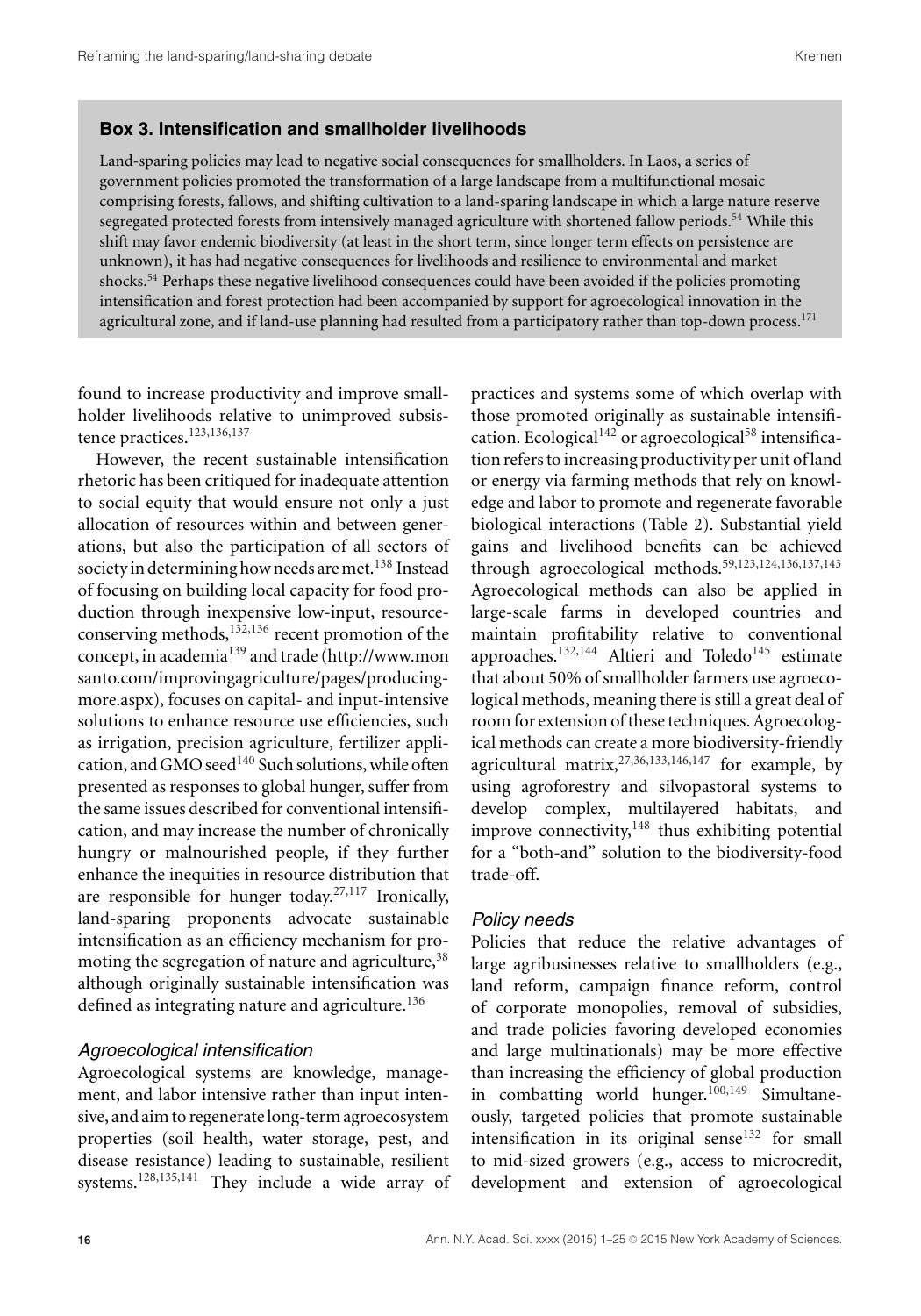| Term                           | Meaning                                                                                                                                                                                                                                                                                                          |
|--------------------------------|------------------------------------------------------------------------------------------------------------------------------------------------------------------------------------------------------------------------------------------------------------------------------------------------------------------|
| Agricultural intensification   | Increasing productivity (yield) of agriculture per land unit.                                                                                                                                                                                                                                                    |
| Agricultural expansion         | Increasing the agricultural footprint of land use, which can be used with<br>respect to high-yielding or low-yielding agriculture                                                                                                                                                                                |
| Agricultural contraction       | Decreasing the agricultural footprint of land use                                                                                                                                                                                                                                                                |
| Habitat conversion             | Transforming a natural or seminatural habitat into another land use                                                                                                                                                                                                                                              |
| Habitat protection             | Protecting habitat with environmental policies or through gazetting of<br>protected areas, resulting in nature sparing                                                                                                                                                                                           |
| Land scarcity                  | Refers to the conflict over land from all land uses, including, for example,<br>agriculture, forestry, mining, and urbanization <sup>1</sup>                                                                                                                                                                     |
| Sustainable intensification    | Increasing productivity of agriculture per land unit while assuring<br>environmental and social sustainability <sup>132,138</sup>                                                                                                                                                                                |
| Agroecological intensification | Using farming methods that rely on knowledge and labor, as opposed to<br>other inputs, to increase production of agriculture per land unit, and<br>that promote and regenerate favorable biological interactions to produce<br>food; requires assurance of environmental and social sustainability, as<br>above. |

|  | Table 2. Specific terminology for replacing land sparing/land sharing compounded terminology |  |  |  |  |  |
|--|----------------------------------------------------------------------------------------------|--|--|--|--|--|
|  |                                                                                              |  |  |  |  |  |

techniques, infrastructure development, and market access) are also needed (e.g., Ref. 148). Agroecological intensification as a specific policy goal is an advance over recent uses of the term sustainable intensification.<sup>139</sup> Because agroecology is knowledge, management and labor intensive, and requires fostering of ecosystem services for success, it has great potential to promote small farmer livelihoods and intergenerational equity.136,138 For these reasons, agroecological systems have been broadly adopted by major international movements, including the UN Right to Food Programme and the International Peasants Movement, as well as many specific country or region-specific programs (e.g., France, [http://agriculture.gouv.fr/IMG/](http://agriculture.gouv.fr/IMG/pdf/ProjetGB_cle8a75db.pdf) [pdf/ProjetGB˙cle8a75db.pdf,](http://agriculture.gouv.fr/IMG/pdf/ProjetGB_cle8a75db.pdf) accessed 6/8/15).

# **Envisioning a desirable future**

The need for establishing large protected areas to protect rare species, habitat specialists, narrowranged endemics, and area-demanding species has been firmly established in the conservation biology literature for decades. $8,16-19$  Similarly, conservation biologists accept that the "working lands" matrix around protected area is a critical factor that affects the viability of populations within reserves, as well as their ability to disperse among reserves.<sup>12,13,15,75</sup> Matrix quality, as well as corridors explicitly designed to encourage dispersal, are therefore critical elements ensuring long-term persistence of species,  $67,150$  and the connectivity provided by the matrix will become increasingly important as the effects of climate change intensify, causing species' climatic envelopes to shift.<sup>151</sup> Thus, conservation biologists need to continue working toward creation and maintenance of large protected areas, to connect them via corridors, and to embed them in high-quality matrices that also promote species dispersal. Since such matrices must also support human livelihoods and well-being, the key challenge is how to make the activities in the matrix (e.g., farming and forestry) both high yielding (or more importantly, profitable), sustainable, and favorable to biodiversity.<sup>129</sup> The answers will be crop, system, and region specific, and there is great scope here for conducting useful research (Box 1).

To be clear, the "both-and" framing is not equivalent simply to embracing wildlife-friendly agriculture in some portions of the landscape and high-intensity agriculture in others, as many authors have stated, although this may also be desirable in particular instances.<sup>152</sup> Instead, it requires identifying agricultural methods that are both productive and wildlife friendly, $25,153$  while also establishing policies and governance mechanisms to establish protected areas and wildlife corridors,  $129$ promote sustainable, regenerative land uses in agriculture, forestry and other sectors, curb consumption, and either limit corporate consolidation when it contributes to unsustainable and/or inequitable land use, or work with powerful corporate entities to achieve sustainability. This vision is a tall order,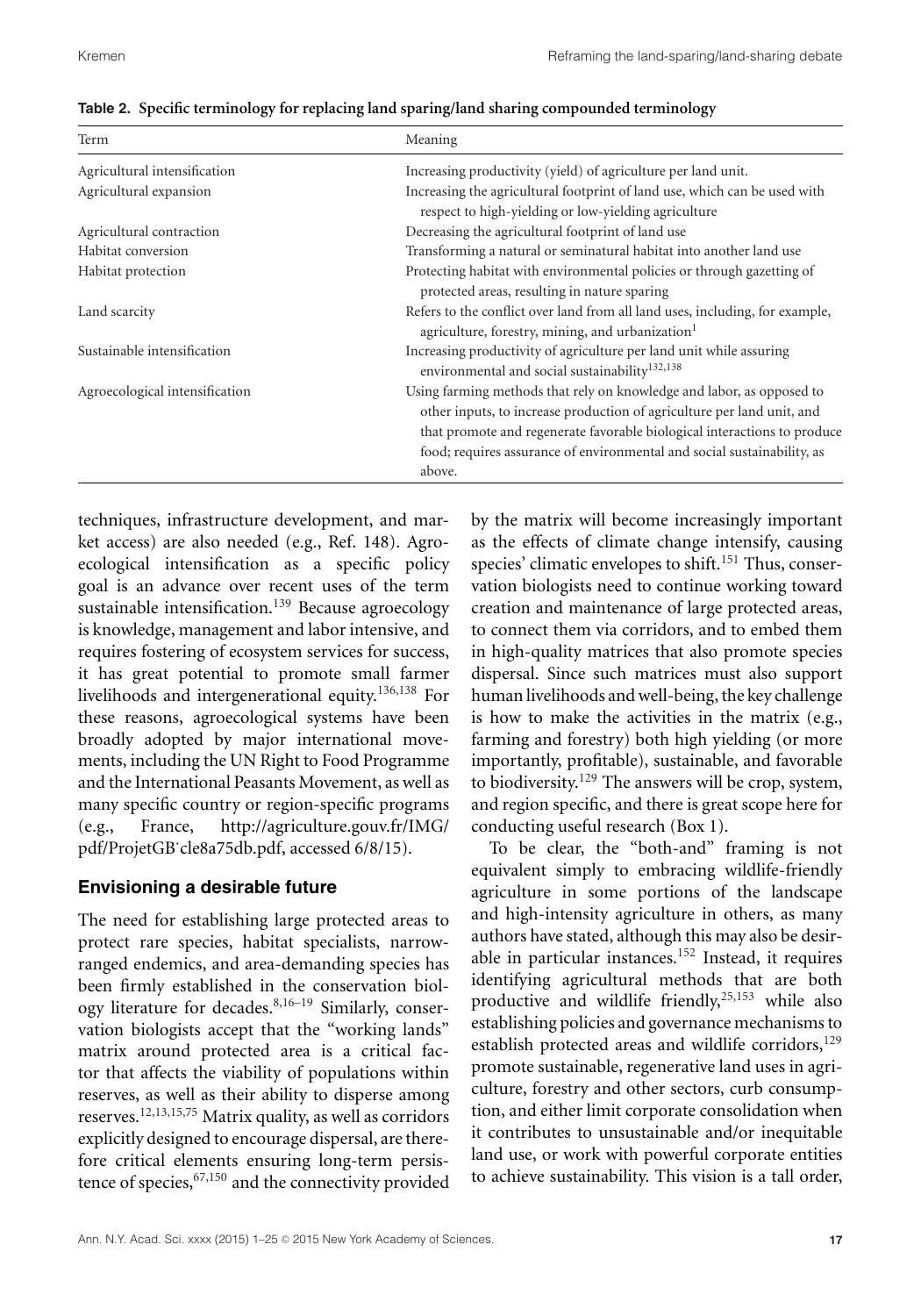and might require a massive and concerted effort to find common ground among advocates for disparate but related causes—from conservation and environment to food sovereignty, labor justice, antimonopoly, and land rights activists, among others.

#### **Recommendations**

# *Promote agroecological research and extension*

Agroecology provides the most likely methods to create farming systems that support greater biological diversity and improve sustainability while being as or more productive than conventional systems simply because agroecological systems rely on beneficial biodiversity to produce many of the key inputs into crop production (e.g., soil fertility, pest control, pollination).<sup>128,133</sup> While many agroecological practices were invented by farmers and have long histories, new practices have been developed or old ones improved through scientific research. One of the best examples of the positive effect of research is the development of the push–pull system for controlling two devastating pests of staple grains in Africa, striga weed and stem borers. This system has now been adopted by 100,000 farmers in sub-Saharan Africa leading to more than doubling of grain yields, as well as many other ecological and social benefits.<sup>59</sup> Yet, the amount devoted to agroecology is a tiny fraction of the public funding (e.g.,  $<$ 2% in the United States,<sup>154</sup>) expended on agricultural research, $155$  and a far smaller fraction considering both public and private funds, since the bulk of private research funds in agriculture are spent on crop chemicals and seed and biotechnology traits.156 Public research funds should be allocated for optimizing agroecological systems for enhanced productivity so that yield gaps, when they occur, would not be an obstacle to their adoption  $(Box 1).<sup>157</sup>$  To promote adoption, public sector investment is also needed for providing education and extension services, as well as financing programs to assist farmers with initial costs of transitioning to agroecological farming systems.<sup>148,158</sup>

#### *Replace an oversimplified framework*

The land-sparing/land-sharing framing has become shorthand for both land-use dynamics that respond to an enormously complex socioecological system, and population and dispersal dynamics that respond to the complexities of patch-matrix composition and configuration. The sparing–sharing framework thus oversimplifies the interrelationships between agricultural practices, intensification, expansion, yields, biodiversity, land-use patterns, land and market feedbacks, deforestation, reforestation, global trade, environmental policies, governance, labor, sustainability, equity, and local and global food security into a biodiversity-yield trade-off. In its seductive simplicity, the sparing–sharing dichotomy lends itself to overly simplistic policy prescriptions, some of which may serve entrenched interests.<sup>102</sup> The sparing–sharing debate initiated an important conversation, but a more complete conceptual model and more precise and definable terms are needed  $now.<sup>1</sup>$ 

Developing this conceptual model and refining terminology (see Table 2 for suggested terms) is an important task for conservation biology. Several excellent component models exist that provide a starting point. Meyfroidt*et al.'s*<sup>48</sup> conceptual model of commodity crop expansion, with its emphases on indirect land use–change effects and displacements, describes the response of complex land-use dynamics to social, environmental, economic, and political processes. Driscoll *et al.*'s<sup>67</sup> conceptual model of matrix effects on patch-dependent species describes how population and dispersal dynamics respond to patch matrix composition, configuration, and abiotic properties. Phelps *et al.'s*<sup>102</sup> conceptual model of how agricultural intensification, by enhancing land rents, interacts with conservation policies like REDD+, provides important insight into how agricultural intensification could backfire for conservation.

Figure 1 is a concept map for the "both-and" framing advanced here. It lists the main components and additional factors in four categories (markets, governance and policies, land ownership, and agricultural strategy), that influence attainment of three joint goals: protecting or restoring natural habitat, enhancing the quality of the surrounding matrix, and alleviating poverty and hunger. Figure 1 suggests interrelationships that need to be investigated to assist in crafting policies leading to these goals. This review, in particular, suggests the following hypotheses (1) In combination with strong, enforced environmental policies to protect natural areas, agricultural intensification (conventional or agroecological) leads to conservation, while without such policies, it does not; (2) Even if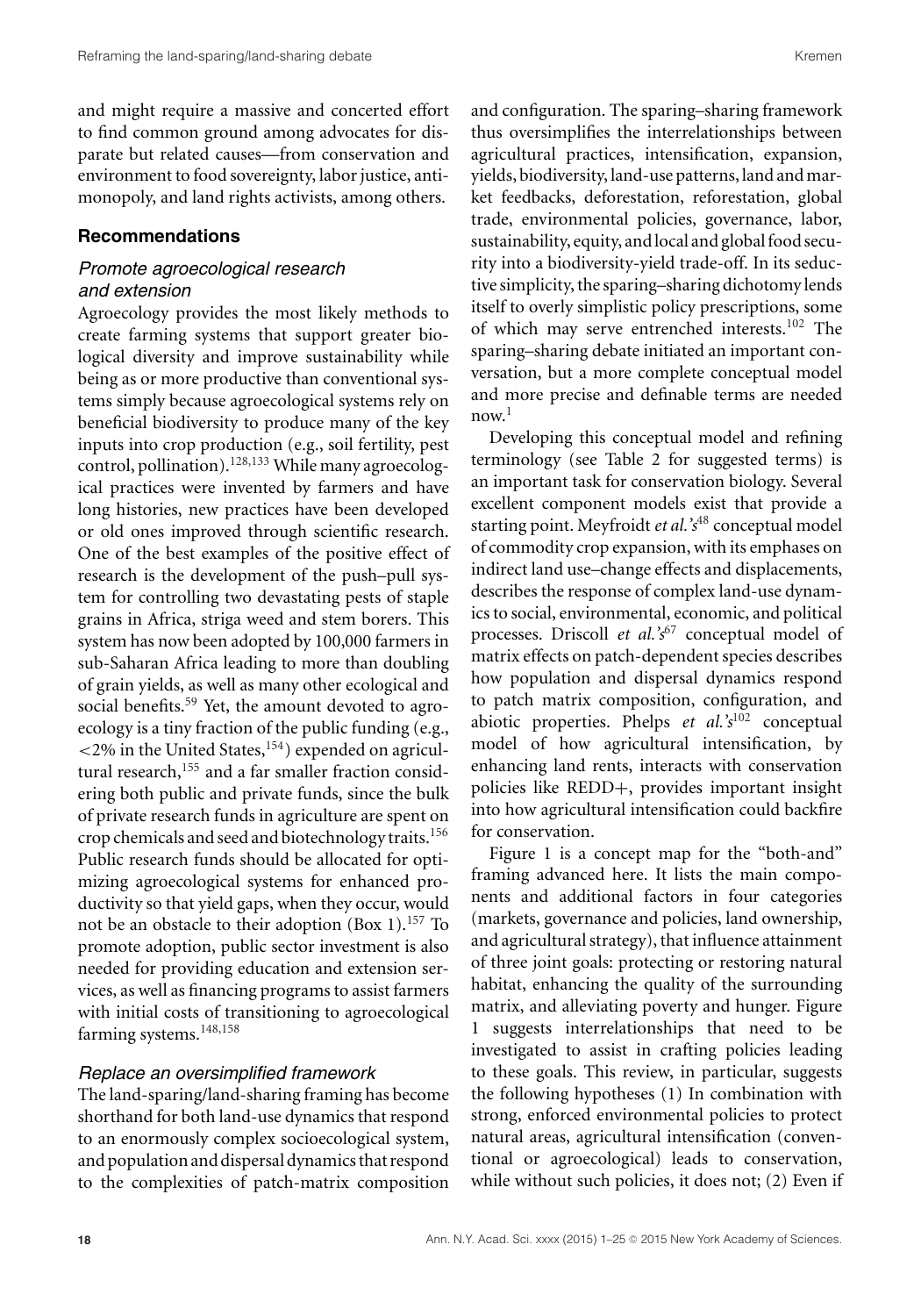|                                                    | <b>ADDITIONAL FACTORS</b>                                                                                                    |                                                                                                                    |                                                                                                                                                                  |
|----------------------------------------------------|------------------------------------------------------------------------------------------------------------------------------|--------------------------------------------------------------------------------------------------------------------|------------------------------------------------------------------------------------------------------------------------------------------------------------------|
|                                                    | <b>MARKETS</b>                                                                                                               |                                                                                                                    | <b>Elasticity of demand</b><br>Trade                                                                                                                             |
| Local                                              |                                                                                                                              | Global                                                                                                             | <b>Land markets</b>                                                                                                                                              |
|                                                    |                                                                                                                              |                                                                                                                    |                                                                                                                                                                  |
| Strong governance<br><b>Environmental policies</b> | <b>GOVERNANCE &amp; POLICIES</b><br>alone                                                                                    | Strong governance Weak governance                                                                                  | <b>Agricultural policies</b><br><b>Trade policies</b><br><b>Environmental policies</b><br>Labor policies<br>Multi-scalar governance<br>Multi-sectoral governance |
|                                                    |                                                                                                                              |                                                                                                                    |                                                                                                                                                                  |
| Public                                             | <b>LAND OWNERSHIP</b><br>Urban<br>Large versus small landholder                                                              | Land use history<br>Colonization<br>Indigenous rights<br>Land tenure<br>Land rent<br>Land inequities<br>Land grabs |                                                                                                                                                                  |
|                                                    |                                                                                                                              |                                                                                                                    |                                                                                                                                                                  |
| <b>AGRICULTURAL STRATEGY</b><br>Agroecological     | <b>Farming practices</b><br>Yield/profitability<br>Labor<br>Inputs<br>Biodiversity (on/off farm)<br>Pollutants (on/off farm) |                                                                                                                    |                                                                                                                                                                  |
|                                                    |                                                                                                                              |                                                                                                                    |                                                                                                                                                                  |
|                                                    | NATIONAL & GLOBAL OUTCOME INDICATORS                                                                                         |                                                                                                                    |                                                                                                                                                                  |
| Natural habitat<br>protected or<br>restored        | Matrix habitat<br>quality enhanced                                                                                           | Poverty and<br>hunger alleviated                                                                                   | <b>Displacements</b>                                                                                                                                             |

**Figure 1. Concept map of key components influencing three goals of a "both/and" scenario for reconciling agricultural and food production (purple). Any set of markets, policies, and land-use and agricultural-intensification schemes could be evaluated from their effects on natural habitat protected or restored, matrix habitat quality enhanced, and poverty and hunger alleviated. In addition to main components, additional factors that contextualize the main components are noted.**

nature conservation occurs, if agricultural products have expanding markets, trans-border displacements lead to the destruction of natural habitats elsewhere; (3) Strategies promoting agroecological intensification will enhance habitat quality of the agricultural matrix, while conventional intensification will not; and (4) Similarly, agroecological intensification will alleviate poverty and hunger more than conventional intensification.

# *Craft multisectoral, multiscalar policy*

To achieve both conservation and agricultural production goals, multisectoral policies (i.e., including, for example, agricultural, trade, and environmental) must be crafted that account for multiscalar impacts and displacements.<sup>108</sup> Implementing models of adaptive governance,<sup>159,160</sup> especially connecting individuals and institutions at multiple, hierarchical levels across sectors through participatory processes,  $161$  might be needed to accomplish this task. For example, in Brazil, national policies to reduce Amazonian deforestation led to the creation of the Critical Counties program, stimulating collective action within counties to reduce deforestation, in order to avoid blacklisting and interruption of access to government credit. $101$  As ideas about adaptive governance are still young and controversial,  $162$ a rich scope of work is available for conservation policy research. Further, our understanding of what combination of social, environmental, economic, and political factors influence land-use outcomes is still limited, and several hypotheses have recently been advanced.48,102 Testing these hypotheses and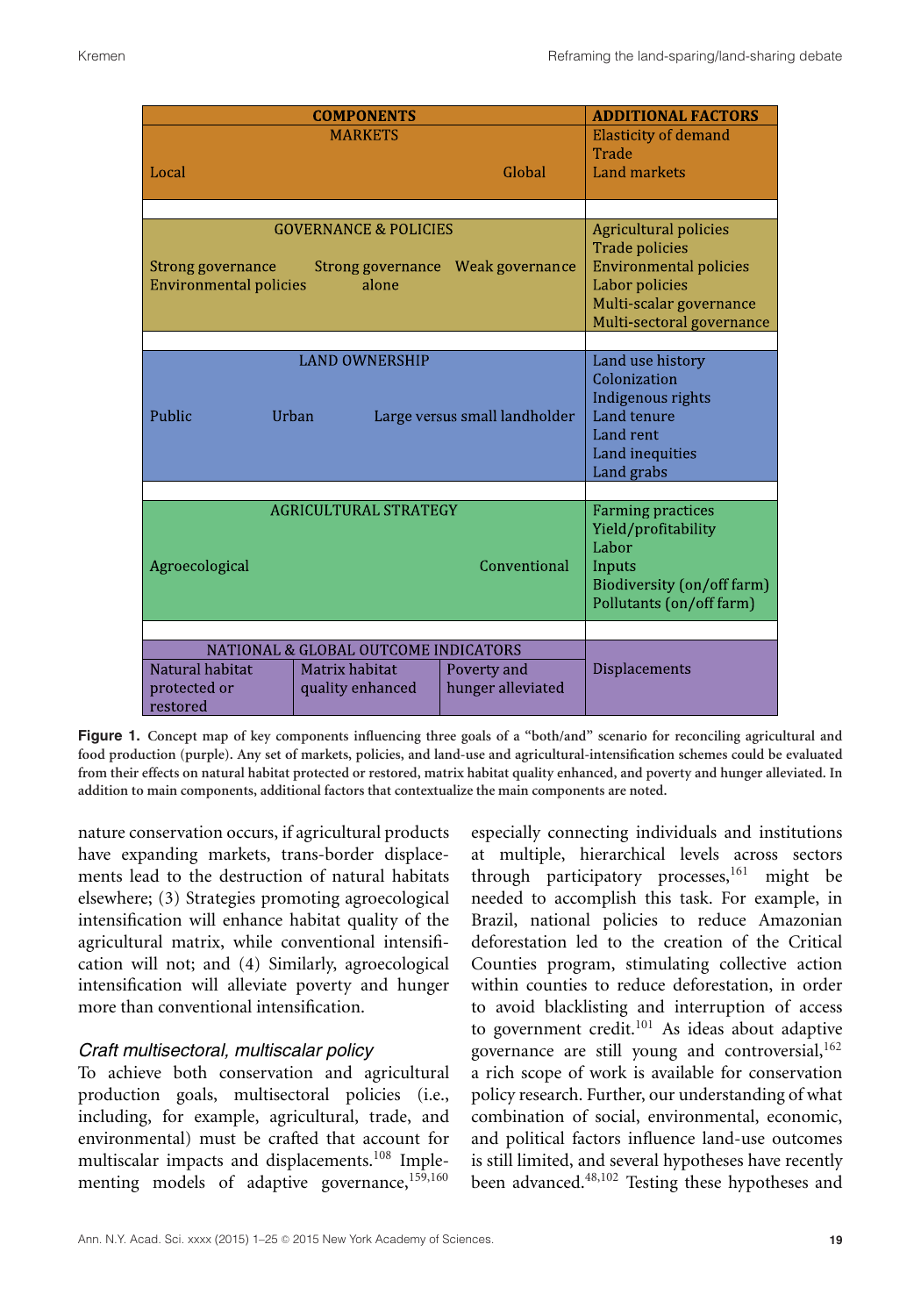searching for underlying causal mechanisms would greatly aid the formation of effective policy; to maximize their utility, the specific research questions to inform policy should be jointly framed by policy makers and scientists in a trans-disciplinary process, that is, constructing new forms of knowledge that transcend disciplinary boundaries and/or include collaborations between scientific and nonscientific actors in substantive work.<sup>161</sup>

#### **Conclusions**

Reconciling land uses from agriculture, forestry, mining, industry, and urbanization with nature conservation is an increasing challenge in a growing, increasingly affluent world. The land-sparing/landsharing debate has recognized this challenge but its framing is oversimplified relative to the complexity of the problem. Meanwhile, governments, nongovernmental organizations, and multinationals are already invoking land sparing for biodiversity conservation as a rationale for policies on agricultural intensification, even though such policies may ultimately further harm biodiversity<sup>102</sup> without leading to poverty alleviation. A new framework that orients research and policy toward the most productive science and policy questions and outcomes is urgently needed.

#### **Acknowledgments**

Kimberly Carlson, Matthew Luskin, Daniel Karp, and three anonymous reviewers provided helpful comments on an earlier draft of the manuscript.

## **Conflicts of interest**

The author declares no conflicts of interest.

#### **References**

- 1. Fischer, J., D.J. Abson, V. Butsic, *et al*. 2014. Land sparing versus land sharing: moving forward. *Conserv. Lett.* **7:** 149– 157.
- 2. Lambin, E.F. & P. Meyfroidt. 2011. Global land use change, economic globalization, and the looming land scarcity. *Proc. Natl. Acad. Sci. U.S.A.* **108:** 3465–3472.
- 3. Tilman, D. & M. Clark. 2014. Global diets link environmental sustainability and human health. *Nature* **515:** 518–522.
- 4. Weinzettel, J., E.G. Hertwich, G.P. Peters, *et al*. 2013. Affluence drives the global displacement of land use. *Glob. Environ. Change* **23:** 433–438.
- 5. Phalan, B., A. Balmford, R.E. Green & J.P.W. Scharlemann. 2011. Minimising the harm to biodiversity of producing more food globally. *Food Policy* **36:** S62–S71.
- 6. Newmark, W.D. 1987. A land-bridge island perspective on mammalian extinctions in western North American parks. *Nature* **325:** 430–432.
- 7. Newmark, W.D. 1995. Extinction of mammal populations in Western North-American national-parks. *Conserv. Biol.* **9:** 512–526.
- 8. Terborgh, J. 1974. Preservation of natural diversity: the problem of extinction prone species. *Bioscience* **24:** 715– 722.
- 9. Halley, J.M., V. Sgardeli & N. Monokrousos. 2013. Speciesarea relationships and extinction forecasts. *Ann. N. Y. Acad. Sci.* **1286:** 50–61.
- 10. Laurance, W.F., D.C. Useche, J. Rendeiro,*et al*. 2012. Averting biodiversity collapse in tropical forest protected areas. *Nature* **489:** 290–294.
- 11. Franklin, J.F. & D.B. Lindenmayer. 2009. Importance of matrix habitats in maintaining biological diversity. *Proc. Natl. Acad. Sci. U.S.A.* **106:** 349–350.
- 12. Prugh, L.R., K.E. Hodges, A.R.E. Sinclair & J.S. Brashares. 2008. Effect of habitat area and isolation on fragmented animal populations. *Proc. Natl. Acad. Sci. U.S.A.* **105:** 20770– 20775.
- 13. Mendenhall, C.D., D.S. Karp, C.F.J. Meyer, *et al*. 2014. Predicting biodiversity change and averting collapse in agricultural landscapes. *Nature* **509:** 213–217.
- 14. Ricketts, T.H. 2001. The matrix matters: effective isolation in fragmented landscapes. *Am. Nat.* **158:** 87–99.
- 15. Fahrig, L. & G.Merriam. 1994. Conservation of fragmented populations. *Conserv. Biol.* **8:** 50–59.
- 16. Noss, R.F., H.B. Quigley, M.G. Hornocker,*et al*. 1996. Conservation biology and carnivore conservation in the Rocky Mountains. *Conserv. Biol.* **10:** 949–963.
- 17. Shaffer, M.L. 1981. Minimum population sizes for species conservation. *Bioscience* **31:** 131–134.
- 18. Price, O.F., J.C. Woinarski & D. Robinson. 1999. Very large area requirements for frugivorous birds in monsoon rainforests of the Northern Territory, Australia. *Biol. Conserv.* **91:** 169–180.
- 19. Thiollay, J.M. 1989. Area requirements for the conservation of rain forest raptors and game birds in French Guiana. *Conserv. Biol.* **3:** 128–137.
- 20. Terborgh, J., K. Feeley, M. Silman, *et al*. 2006. Vegetation dynamics of predator-free land-bridge islands. *J. Ecol.* **94:** 253–263.
- 21. Gibson, L., A.J. Lynam, C.J.A. Bradshaw, *et al*. 2013. Near-complete extinction of native small mammal fauna 25 years after forest fragmentation. *Science* **341:** 1508– 1510.
- 22. Gibson, L., T.M. Lee, L.P. Koh, *et al*. 2011. Primary forests are irreplaceable for sustaining tropical biodiversity. *Nature* **478:** 378–381.
- 23. Mahood, S.P., A.C. Lees & C. A. Peres. 2011. Amazonian countryside habitats provide limited avian conservation value. *Biodivers. Conserv.* **21:** 385–405.
- 24. Quinn, J.E., J.R. Brandle & R.J. Johnson. 2012. The effects of land sparing and wildlife-friendly practices on grassland bird abundance within organic farmlands. *Agric. Ecosyst. Environ.* **161:** 10–16.
- 25. Mastrangelo, M.E. & M.C. Gavin. 2012. Trade-offs between cattle production and bird conservation in an agricultural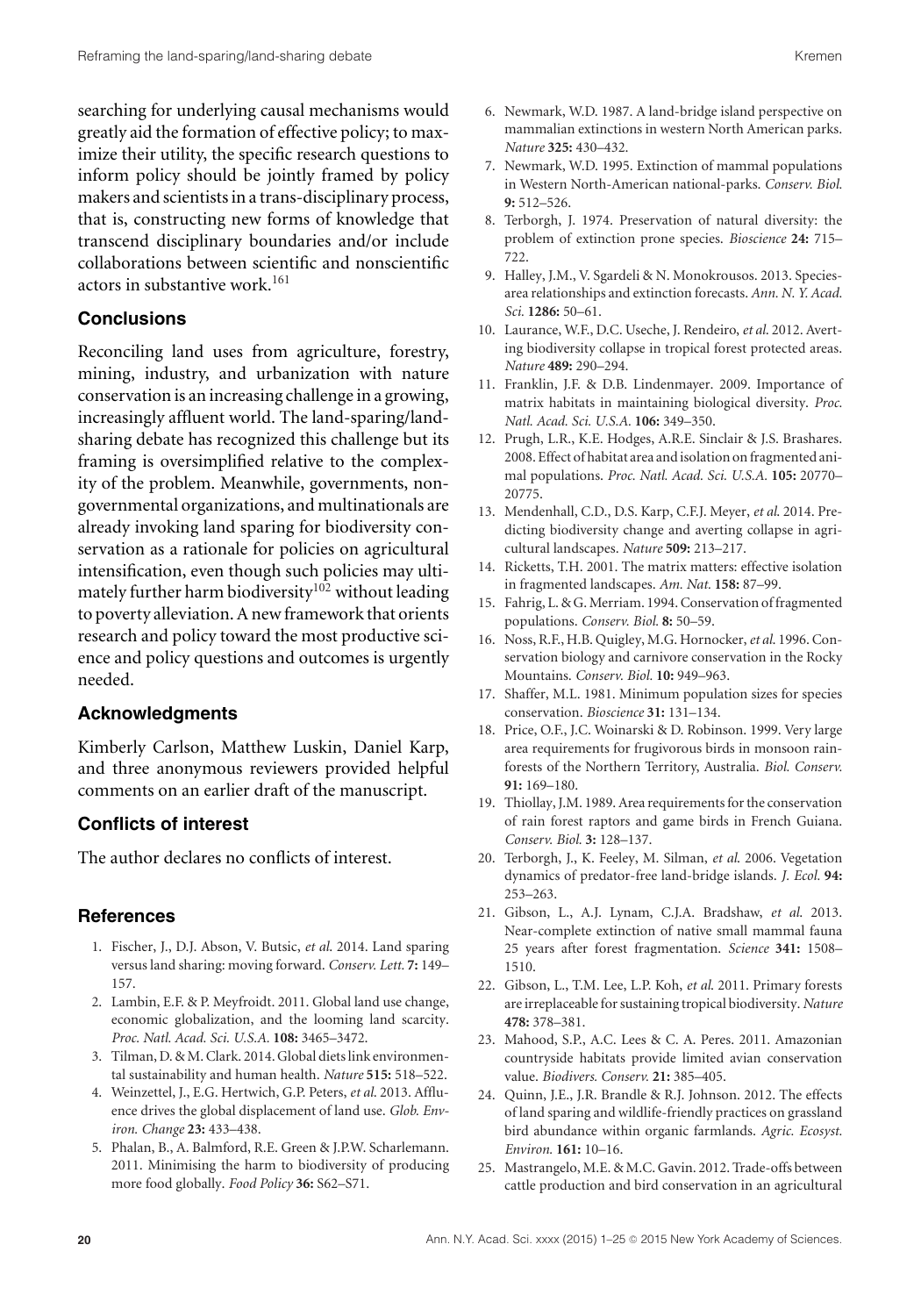frontier of the Gran Chaco of Argentina. *Conserv. Biol.* **26:** 1040–1051.

- 26. Crespin, S.J. & J.E. García-Villalta. 2014. Integration of land-sharing and land-sparing conservation strategies through regional networking: the mesoamerican biological corridor as a lifeline for carnivores in El Salvador. *Ambio* **43:** 820–824.
- 27. Tscharntke, T., Y. Clough, T.C. Wanger, *et al*. 2012. Global food security, biodiversity conservation and the future of agricultural intensification. *Biol. Conserv.* **151:** 53–59.
- 28. Alvez, J., A.L. Schmitt Filho, J. Farley, *et al*. 2012. The potential for agroecosystems to restore ecological corridors and sustain farmer livelihoods: evidence from Brazil. *Ecol. Restor.* **30:** 288–290.
- 29. Rovero, F. & T. Jones. 2012. Wildlife corridors in the Udzungwa Mountains of Tanzania. *Ecol. Restor.* **30:** 282– 285.
- 30. Borlaug, N. 2007. Feeding a hungry world. *Science* **318:** 359.
- 31. Rudel, T.K., L. Schneider, M. Uriarte, *et al*. 2009. Agricultural intensification and changes in cultivated areas, 1970– 2005. *Proc. Natl. Acad. Sci. U.S.A.* **106:** 20675–20680.
- 32. Stevenson, J.R., N. Villoria, D. Byerlee, *et al*. 2013. Green Revolution research saved an estimated 18 to 27 million hectares from being brought into agricultural production. *Proc. Natl. Acad. Sci. U.S.A.* **110:** 8363–8368.
- 33. Green, R.E., S.J. Cornell, J.P.W. Scharlemann & A. Balmford. 2005. Farming and the fate of wild nature. *Science* **307:** 550–555.
- 34. Balmford, A., R.E. Green & J.P.W. Scharlemann. 2005. Sparing land for nature: exploring the potential impact of changes in agricultural yield on the area needed for crop production. *Glob. Chang. Biol.* **11:** 1594–1605.
- 35. Chappell, M.J., J. Vandermeer, C. Badgley & I. Perfecto. 2009.Wildlife-friendlyfarming vs. land sparing. *Front. Ecol. Environ.* **7:** 83–84.
- 36. Perfecto, I. & J. Vandermeer. 2010. The agroecological matrix as alternative to the land-sparing/agriculture intensification model. *Proc. Natl. Acad. Sci. U.S.A.* **107:** 5786.
- 37. Grau, R., T. Kuemmerle & L. Macchi. 2013. Beyond "land sparing versus land sharing": environmental heterogeneity, globalization and the balance between agricultural production and nature conservation. *Curr. Opin. Environ. Sustain.* **5:** 477–483.
- 38. Phalan, B., R. Green & A. Balmford. 2014. Closing yield gaps: perils and possibilities for biodiversity conservation. *Philos. Trans. R. Soc. Lond. B Biol. Sci.* **369:** 1–16.
- 39. VonWehrden, H., D.J. Abson, M. Beckmann, *et al*. 2014. Realigning the land-sharing/land-sparing debate to match conservation needs: considering diversity scales and landuse history. *Landsc. Ecol.* **29:** 941–948.
- 40. Edwards, D.P., J.J. Gilroy, P. Woodcock, *et al*. 2014. Landsharing versus land-sparing logging: reconciling timber extraction with biodiversity conservation. *Glob. Chang. Biol.* **20:** 183–191.
- 41. Lin, B.B. & R.A. Fuller. 2013. Sharing or sparing? How should we grow the world's cities? *J. Appl. Ecol.* **50:** 1161– 1168.
- 42. Law, E.A., E. Meijaard, B.A. Bryan, *et al*. 2015. Better land-use allocation outperforms land sparing and land

sharing approaches to conservation in Central Kalimantan, Indonesia. *Biol. Conserv.* **186:** 276–286.

- 43. Gilroy, J.J., P.Woodcock, F. A Edwards,*et al*. 2014. Optimizing carbon storage and biodiversity protection in tropical agricultural landscapes. *Glob. Chang. Biol.* **20:** 2162–2172.
- 44. Ewers, R.M., J.P.W. Scharlemann, A. Balmford & R.E. Green. 2009. Do increases in agricultural yield spare land for nature? *Glob. Chang. Biol.* **15:** 1716–1726.
- 45. Grau, H.R., N.I. Gasparri & T.M. Aide. 2008. Balancing food production and nature conservation in the Neotropical dry forests of northern Argentina. *Glob. Chang. Biol.* **14:** 985–997.
- 46. Gutiérrez-Vélez, V.H., R. DeFries, M. Pinedo-Vásquez, *et al*. 2011. High-yield oil palm expansion spares land at the expense of forests in the Peruvian Amazon. *Environ. Res. Lett.* **6:** 044029.
- 47. Rudel, T.K. 2007. Changing agents of deforestation: from state-initiated to enterprise driven processes, 1970–2000. *Land Use Policy* **24:** 35–41.
- 48. Meyfroidt, P., K.M. Carlson, M.E. Fagan, *et al*. 2014. Multiple pathways of commodity crop expansion in tropical forest landscapes. *Environ. Res. Lett.* **9:** 074012.
- 49. Grau, H.R. & M. Aide. 2007. Globalization and uncertainty in Latin America. *Ecol. Soc.* **13**(2): 16.
- 50. Ceddia, M.G., N.O. Bardsley, S. Gomez-y-Paloma & S. Sedlacek. 2014. Governance, agricultural intensification, and land sparing in tropical South America. *Proc. Natl. Acad. Sci. U.S.A.* **111:** 7242–7247.
- 51. Hodgson, J.A., E. William, C.D. Thomas, *et al*. 2010. Comparing organic farming and land sparing: optimizing yield and butterfly populations at a landscape scale. *Ecol. Lett.* **13:** 1358–1367.
- 52. Chandler, R.B., D.I. King, R. Raudales, *et al*. 2013. A smallscale land-sparing approach to conserving biological diversity in tropical agricultural landscapes. *Conserv. Biol*. **27:** 785–795.
- 53. Edwards, D.P., J. A. Hodgson, K.C. Hamer, *et al*. 2010. Wildlife-friendly oil palm plantations fail to protect biodiversity effectively. *Conserv. Lett.* **3:** 236–242.
- 54. Castella, J.-C., G. Lestrelin, C. Hett, *et al*. 2012. Effects of landscape segregation on livelihood vulnerability: moving from extensive shifting cultivation to rotational agriculture and natural forests in Northern Laos. *Hum. Ecol.* **41:** 63–76.
- 55. Blanco, V. & M. Waltert. 2013. Does the tropical agricultural matrix bear potential for primate conservation? A baseline study from Western Uganda. *J. Nat. Conserv*. **21:** 383–393.
- 56. Phalan, B., M. Onial, A. Balmford & R.E. Green. 2011. Reconciling food production and biodiversity conservation: land sharing and land sparing compared. *Science* **333:** 1289–1291.
- 57. Donald, P.F. 2004. Biodiversity impacts of some agricultural commodity production systems. *Conserv. Biol.* **18:** 17–37.
- 58. Milder, J.C., K. Garbach, F.A.J. DeClerck, *et al*. 2012.: *An Assessment of the Multi-Functionality of Agroecological Intensification*. pp. 1–47. Report prepared for the Bill & Melinda Gates Foundation.
- 59. Khan, Z., C. Midega, J. Pittchar,*et al*. 2011. Push–pull technology: a conservation agriculture approach for integrated management of insect pests, weeds and soil health in Africa. *Int. J. Agric. Sustain.* **9:** 162–170.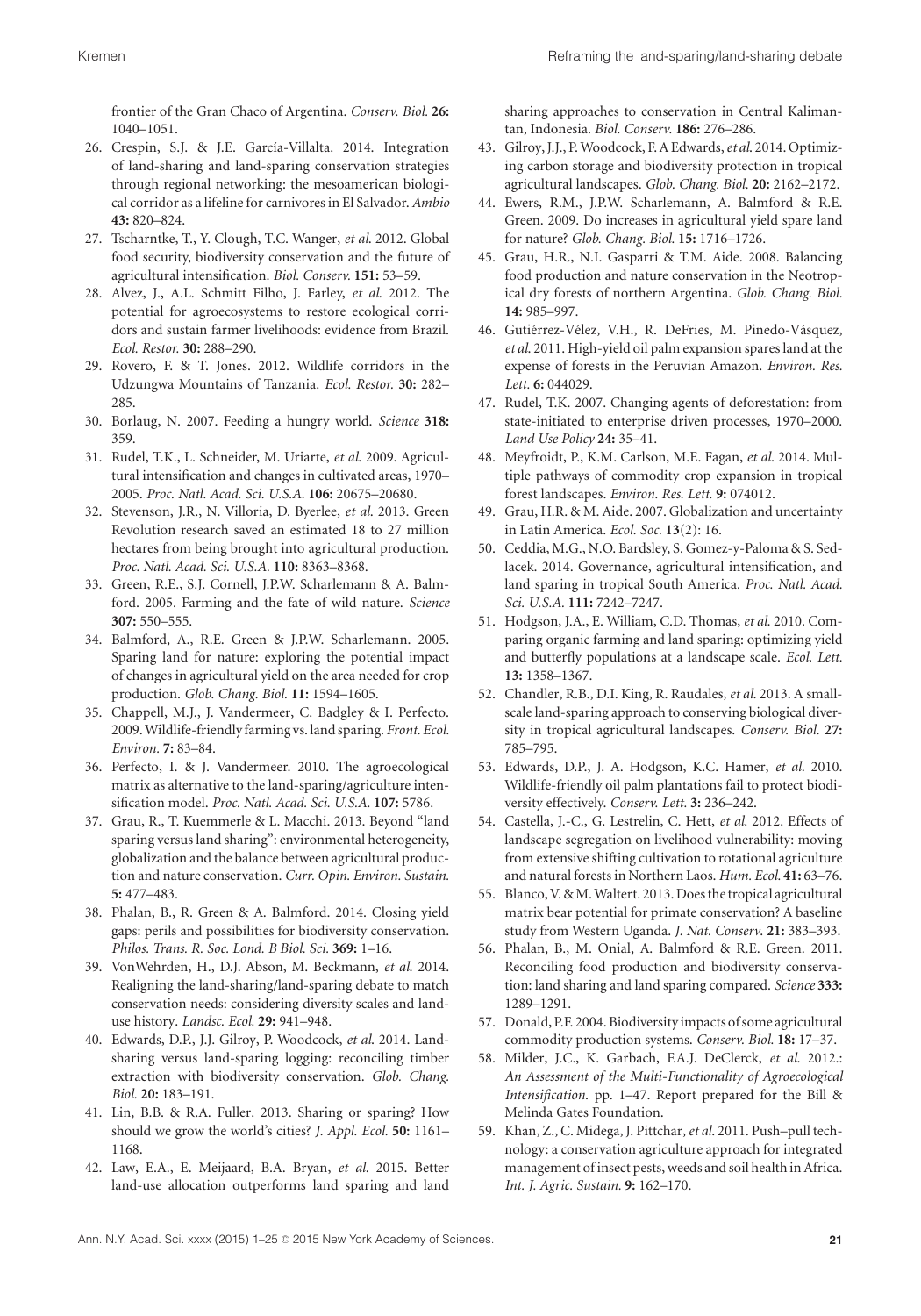- 60. Gabriel, D., S.M. Sait, W.E. Kunin & T.G. Benton. 2013. Food production vs. biodiversity: comparing organic and conventional agriculture. *J. Appl. Ecol.* **50:** 355–364.
- 61. Lentini, P.E., P. Gibbons, J. Fischer, *et al*. 2012. Bats in a farming landscape benefit from linear remnants and unimproved pastures. *PLoS One* **7:** e48201.
- 62. Pywell, R.F., M.S. Heard, R.B. Bradbury, *et al*. 2012. Wildlife-friendly farming benefits rare birds, bees and plants. *Biol. Lett.* **8:** 772–775.
- 63. Hulme, M.F., J.A Vickery, R.E. Green, *et al*. 2013. Conserving the birds of Uganda's banana-coffee arc: land sparing and land sharing compared. *PLoS One* **8:** e54597.
- 64. Gilroy, J.J., F. A. Edwards, C.A. Medina Uribe, *et al*. 2014. Surrounding habitats mediate the trade-off between landsharing and land-sparing agriculture in the tropics. *J. Appl. Ecol.* **51:** 1337–1346.
- 65. Steffan-Dewenter, I., M. Kessler, J. Barkmann, *et al*. 2007. Tradeoffs between income, biodiversity, and ecosystem functioning during tropical rainforest conversion and agroforestry intensification. *Proc. Natl. Acad. Sci. U.S.A.* **104:** 4973–4978.
- 66. Anand, M.O., J. Krishnaswamy, A. Kumar & A. Bali. 2010. Sustaining biodiversity conservation in human-modified landscapes in the Western Ghats: remnant forests matter. *Biol. Conserv.* **143:** 2363–2374.
- 67. Driscoll, D.A., S.C. Banks, P.S. Barton, *et al*. 2013. Conceptual domain of the matrix in fragmented landscapes. *Trends Ecol. Evol.* **28:** 605–613.
- 68. Halley, J.M. & Y. Iwasa. 2011. Neutral theory as a predictor of avifaunal extinctions after habitat loss. *Proc. Natl. Acad. Sci. U.S.A.* **108:** 2316–2321.
- 69. Savilaakso, S., J. Koivisto, T.O. Veteli & H. Roininen. 2009. Microclimate and tree community linked to differences in lepidopteran larval communities between forest fragments and continuous forest. *Divers. Distrib.* **15:** 356–365.
- 70. Homan, R.N., B.S. Windmiller & J.M. Reed. 2004. Critical thresholds associated with habitat loss for two vernal poolbreeding amphibians. *Ecol. Appl.* **14:** 1547–1553.
- 71. Becker, C.G., C.R. Fonseca, C.F.B. Haddad & P.I. Prado. 2010. Habitat split as a cause of local population declines of amphibians with aquatic larvae. *Conserv. Biol.* **24:** 287– 294.
- 72. Templeton, A.R., H. Brazeal & J.L. Neuwald. 2011. The transition from isolated patches to a metapopulation in the eastern collared lizard in response to prescribed fires. *Ecology* **92:** 1736–1747.
- 73. Kuefler, D., B. Hudgens, N.M. Haddad, *et al*. 2010. The conflicting role of matrix habitats as conduits and barriers for dispersal. *Ecology* **91:** 944–950.
- 74. Williams-Guillen, K., C. McCann, J.C. Martinez Sanchez & F. Koontz. 2006. Resource availability and habitat use by mantled howling monkeys in a Nicaraguan coffee plantation: can agroforests serve as core habitat for a forest mammal? *Anim. Conserv.* **9:** 331–338.
- 75. Kennedy, C.M., E.H.C. Grant, M.C. Neel,*et al*. 2011. Landscape matrix mediates occupancy dynamics of Neotropical avian insectivores. *Ecol. Appl.* **21:** 1837–1850.
- 76. Donovan, T.M., F.R. Thompson, J. Faaborg & J.R. Probst. 1995. Reproductive success of migratory birds in habitat sources and sinks. *Conserv. Biol.* **9:** 1380–1395.
- 77. Peres, C.A. 2001. Synergistic effects of subsistence hunting and habitat fragmentation on Amazonian forest vertebrates. *Conserv. Biol.* **15:** 1490–1505.
- 78. MacKenzie, D.I., J.D. Nichols, J.A. Royle, *et al*. 2006. *Occupancy Estimation and Modeling: Interferring Patterns and Dynamics of Species Occurrence*. San Diego, USA: Elsevier.
- 79. Kennedy, C.M., P.P. Marra, W.F. Fagan & M.C. Neel. 2010. Landscape matrix and species traits mediate responses of Neotropical resident birds to forest fragmentation in Jamaica. *Ecological Monographs* **80:** 651–669.
- 80. Edwards, D.P., T.H. Larsen, T.D.S. Docherty, *et al*. 2011. Degraded lands worth protecting: the biological importance of Southeast Asia's repeatedly logged forests. *Proc. R. Soc. B Biol. Sci.* **278:** 82–90.
- 81. Ruiz-Gutiérrez, V., E.F. Zipkin & A.A. Dhondt. 2010. Occupancy dynamics in a tropical bird community: unexpectedly high forest use by birds classified as non-forest species. *J. Appl. Ecol.* **47:** 621–630.
- 82. M'Gonigle, L.K., L. Ponisio, K. Cutler & C. Kremen. 2015. Habitat restoration promotes pollinator persistence and colonization in intensively-managed agriculture. *Ecol. Appl.* In press.
- 83. Ferraz, G., G.J. Russell, P.C. Stouffer, *et al*. 2003. Rates of species loss from Amazonian forest fragments. *Proc. Natl. Acad. Sci. U.S.A.* **100:** 14069–14073.
- 84. Daily, G.C., P.R. Ehrlich & G.A. Sanchez-Azofeifa. 2001. Countryside biogeography: use of human-dominated habitats by the avifauna of southern Costa Rica. *Ecol. Appl.* **11:** 1–13.
- 85. Ranganathan, J., R.J.R. Daniels, M.D.S. Chandran, *et al*. 2008. Sustaining biodiversity in ancient tropical countryside. *Proc. Natl. Acad. Sci. U.S.A.* **105:** 17852–17854.
- 86. Karp, D.S., A.J. Rominger, J. Zook, *et al*. 2012. Intensive agriculture erodes β-diversity at large scales. *Ecol. Lett.* 15: 963–970.
- 87. Olsson, E.G.A. & P. Thorvaldsen. 2006. The eider conservation paradox in Tautra—a new contribution to the multidimensionality of the agricultural landscapes in Europe. *Environ. Sci. Policy* **9:** 343–349.
- 88. Clough, Y., J. Barkmann, J. Juhrbandt,*et al*. 2011. Combining high biodiversitywith high yieldsin tropical agroforests. *Proc. Natl. Acad. Sci. U.S.A.* **108:** 8311–8316.
- 89. Frishkoff, L.O., D.S. Karp, L.K. M'Gonigle, *et al*. 2014. Loss of avian phylogenetic diversity in neotropical agricultural systems. *Science* **345:** 1343–1346.
- 90. Soares-Filho, B., R. Rajão, M. Macedo, et al. 2014. Cracking Brazil' s forest code. *Science* **344:** 363–364.
- 91. Chomitz, K.M. 2004. Transferable development rights and forest protection: an exploratory analysis. *Int. Reg. Sci. Rev.* **27:** 348–373.
- 92. Forest Code Working Group. 2012. *The Brazilian Forest Code and Science: Contributions to the dialogue*. The Brazilian Society for the Advancement of Sciences–SBPC, São Paulo, Brazil.
- 93. Prescott, G.W., D.P. Edwards & W.A. Foster. 2015. Retaining biodiversity in intensive farmland: epiphyte removal in oil palm plantations does not affect yield. *Ecol. Evol.* **5:** 1944– 1954.
- 94. Hilty, J., W. Lidicker & A. Merenlender. 2006. *Corridor Ecology: The Science and Practice of Linking*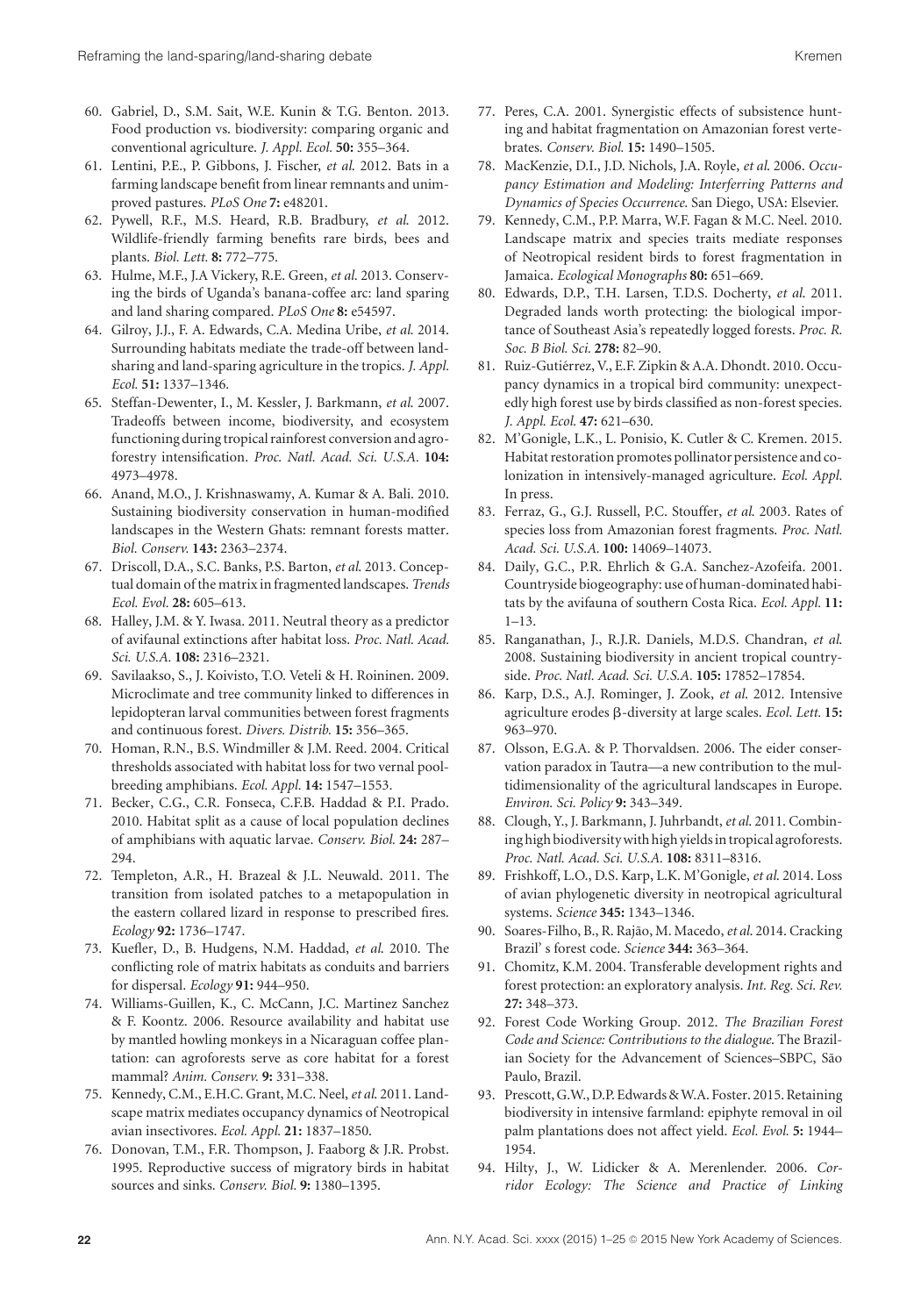*Landscapes for Biodiversity Conservation*. Covelo, CA: Island Press.

- 95. Dorrough, J., J. Moll & J. Crosthwaite. 2007. Can intensification of temperate Australian livestock production systems save land for native biodiversity? *Agric. Ecosyst. Environ.* **121:** 222–232.
- 96. Egbert, S.L., S. Park, P. Price,*et al*. 2002. Using conservation reserve program maps derived from satellite imagery to characterize landscape structure. *Comput. Electron. Agric.* **37:** 141–156.
- 97. Stubbs, M. 2013. *Conservation Reserve Program (CRP): Status and Issues*. Washington, DC: Congressional Research Service.
- 98. Wright, C.K. & M.C. Wimberly. 2013. Recent land use change in the Western Corn Belt threatens grasslands and wetlands. *Proc. Natl. Acad. Sci. U.S.A.* **110:** 4134–4139.
- 99. Hecht, S.B. 2014. Forests lost and found in tropical Latin America: the woodland "green revolution." *J. Peasant Stud.* **41:** 877–909.
- 100. López, R. & G.I. Galinato. 2007. Should governments stop subsidies to private goods? Evidence from rural Latin America. *J. Public Econ.* **91:** 1071–1094.
- 101. Nepstad, D., D. Mcgrath, C. Stickler, *et al*. 2014. Slowing Amazon deforestation through public policy and interventions in beef and soy supply chains. *Science* **344:** 1118–1123.
- 102. Phelps, J., L.R. Carrasco, E.L. Webb, *et al*. 2013. Agricultural intensification escalates future conservation costs. *Proc. Natl. Acad. Sci. U.S.A.* **110:** 7601–7606.
- 103. Shively, G. & S. Pagiola. 2004. Agricultural intensification, local labor markets, and deforestation in the Philippines. *Environ. Dev. Econ.* **9:** 241–266.
- 104. Lambin, E.F., H.J. Geist & E. Lepers. 2003. Dynamics of land-use and land-cover change in tropical regions. *Annu. Rev. Environ. Resour.* **28:** 205–241.
- 105. Morton, D.C., R.S. DeFries, Y.E. Shimabukuro, *et al*. 2006. Cropland expansion changes deforestation dynamics in the southern Brazilian Amazon. *Proc. Natl. Acad. Sci. U.S.A.* **103:** 14637–14641.
- 106. Fitzherbert, E.B., M.J. Struebig, A. Morel, *et al*. 2008. How will oil palm expansion affect biodiversity? *Trends Ecol. Evol.* **23:** 538–545.
- 107. Rudel, T.K., R. Defries, G.P. Asner & W.F. Laurance. 2009. Changing drivers of deforestation and new opportunities for conservation. *Conserv. Biol.* **23:** 1396–1405.
- 108. Carrasco, L.R., C. Larrosa, E.J. Milner-Gulland & D.P. Edwards. 2014. A double-edged sword for tropical forests. *Science* **346:** 38–40.
- 109. Carlson, K.M., L.M. Curran, G.P. Asner,*et al*. 2012. Carbon emissions from forest conversion by Kalimantan oil palm plantations. *Nat. Clim. Chang.* **3:** 283–287.
- 110. Meyfroidt, P., T.P. Vu & V.A. Hoang. 2013. Trajectories of deforestation, coffee expansion and displacement of shifting cultivation in the Central Highlands of Vietnam. *Glob. Environ. Chang.* **23:** 1187–1198.
- 111. Oliveira, P.J.C., G.P. Asner, D.E. Knapp, *et al*. 2007. Landuse allocation protects the Peruvian Amazon. *Science* **599:** 1233–1236.
- 112. Meyfroidt, P., T.K. Rudel & E.F. Lambin. 2010. Forest transitions, trade, and the global displacement of land use. *Proc. Natl. Acad. Sci. U.S.A.* **107:** 20917–20922.
- 113. Worm, B., R. Hilborn, J.K. Baum, *et al*. 2009. Rebuilding global fisheries. *Science* **325:** 578–586.
- 114. McMichael, P. 2012. The land grab and corporate food regime restructuring. *J. Peasant Stud.* **39:** 681–701.
- 115. Hoekstra, A.Y. & P.Q. Hung. 2005. Globalisation of water resources: international virtual water flows in relation to crop trade. *Glob. Environ. Chang.* **15:** 45–56.
- 116. Kenney-Lazar, M. 2012. Plantation rubber, land grabbing and social-property transformation in southern Laos. *J. Peasant Stud.* **39:** 1017–1037.
- 117. Tomlinson, I. 2013. Doubling food production to feed the 9 billion: a critical perspective on a key discourse of food security in the UK. *J. Rural Stud.* **29:** 81–90.
- 118. Kennedy, G., G. Nantel & P. Shetty. 2003. The scourge of "hidden hunger": global dimensions of micronutrient deficiencies. *Food Nutr. Agric.* **32:** 8–16.
- 119. FAO, IFAD, and WFP. 2014. *The State of Food Insecurity in the World 2014. Strengthening the Enabling Environment for Food Security and Nutrition*. Rome: FAO.
- 120. Tilman, D., C. Balzer, J. Hill & B.L. Befort. 2011. Globalfood demand and the sustainable intensification of agriculture. *Proc. Natl. Acad. Sci. U.S.A.* **108:** 20260–20264.
- 121. Cassidy, E.S., P.C. West, J.S. Gerber & J.A Foley. 2013. Redefining agricultural yields: from tonnes to people nourished per hectare. *Environ. Res. Lett.* **8:** 034015.
- 122. Kremen, C., A. Iles & C.M. Bacon. 2012. Diversified farming systems: an agro-ecological, systems-based alternative to modern industrial agriculture. *Ecol. Soc.* **17:** 44.
- 123. Pretty, J.N., A.D. Noble, D. Bossio, *et al*. 2006. Resourceconserving agriculture increases yields in developing countries. *Environ. Sci. Technol.* **40:** 1114–1119.
- 124. Garrity, D.P., F.K. Akinnifesi, O.C. Ajayi, *et al*. 2010. Evergreen agriculture: a robust approach to sustainable food security in Africa. *Food Secur*. **2:** 197–214.
- 125. Altieri, M.A. 2004. Linking ecologists and traditional farmers in the search for sustainable agriculture. *Front. Ecol. Environ.* **2:** 35–42.
- 126. Herrero, M., P.K. Thornton, A.M. Notenbaert, *et al*. 2010. Smart investments in sustainable food production: revisiting mixed crop-livestock systems. *Science* **327:** 822– 825.
- 127. Tilman, D., K.G. Cassman, P.A. Matson, *et al*. 2002. Agricultural sustainability and intensive production practices. *Nature* **418:** 671–677.
- 128. Kremen, C. & A. Miles. 2012. Ecosystem services in biologically diversified versus conventional farming systems: benefits, externalities, and trade-offs. *Ecol. Soc.* **17:** 40.
- 129. Cunningham, S.A., S.J. Attwood, K.S. Bawa, *et al*. 2013. To close the yield-gap while saving biodiversity will require multiple locally relevant strategies. *Agric. Ecosyst. Environ.* **173:** 20–27.
- 130. McMichael, P. 2005. Global development and the corporate food regime. *Res. Rural Sociol. Dev.* **11:** 265.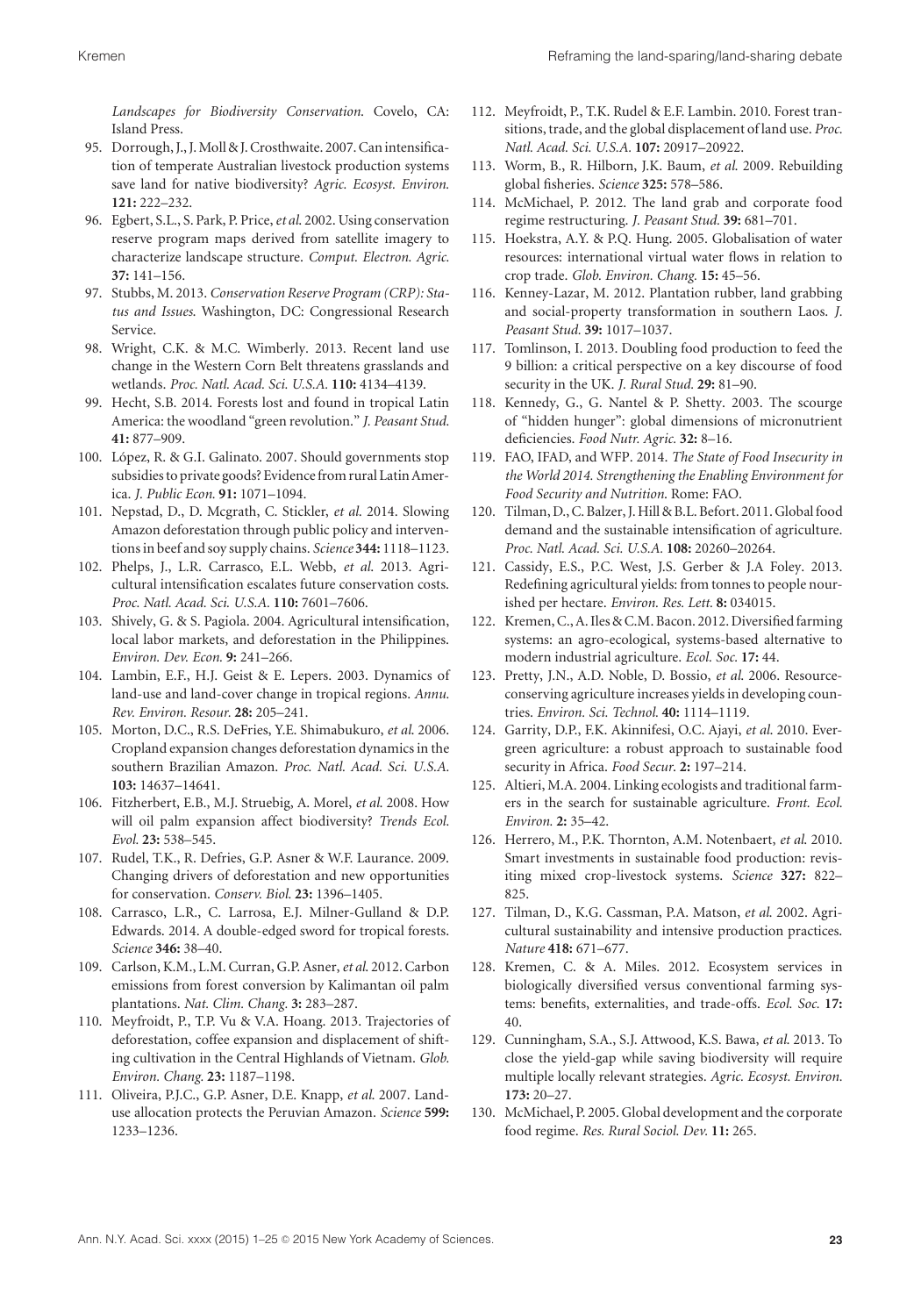- 131. Garnett, T.,M.C. Appleby, A. Balmford,*et al*. 2013. Sustainable intensification in agriculture: premises and policies. *Science* **341:** 33–34.
- 132. Pretty, J.N. 1997. The sustainable intensification of agriculture. *Nat. Resour. Forum* **21:** 247–256.
- 133. Altieri, M.A. 1999. The ecological role of biodiversity in agroecosystems. *Agric. Ecosyst. Environ.* **74:** 19–31.
- 134. Altieri, M.A. & C.I. Nicholls. 2012. Agroecology scaling up for food sovereignty and resiliency. *Sustain. Agric. Rev.* **11:** 1–29.
- 135. Lin, B.B. 2011. Resilience in agriculture through crop diversification: adaptive management for environmental change. *Bioscience* **61:** 183–193.
- 136. Pretty, J. & Z.P. Bharucha. 2014. Sustainable intensification in agricultural systems. *Ann. Bot.* **114:** 1571–1596.
- 137. Reij, C.P. & E.M.A Smaling. 2008. Analyzing successes in agriculture and land management in Sub-Saharan Africa: is macro-level gloom obscuring positive micro-level change? *Land Use Policy* **25:** 410–420.
- 138. Loos, J., D.J. Abson, M.J. Chappell, *et al*. 2014. Putting meaning back into "sustainable intensification." *Front. Ecol. Environ. 12:* 356361.
- 139. Mueller, N.D., J.S. Gerber, M. Johnston,*et al*. 2012. Closing yield gaps through nutrient and water management. *Nature* **490:** 254–257.
- 140. Parmentier, S. 2014. *Scaling-Up Agroecological Approaches: What, Why and How*? Belgium: Oxfam-Solidarity.
- 141. Tooker, J.F. & S.D. Frank. 2012. Genotypically diverse cultivar mixtures for insect pest management and increased crop yields. *J. Appl. Ecol.* **49:** 974–985.
- 142. Bommarco, R., D. Kleijn & S.G. Potts. 2013. Ecological intensification: harnessing ecosystem services for food security. *Trends Ecol. Evol.* **28:** 230–238.
- 143. Ecumenical Advocacy Alliance 2012. *Nourishing the World Sustainably: Scaling up Agroecology*. [http://www10.iadb.org/intal/intalcdi/PE/2013/10704.pdf.](http://www10.iadb.org/intal/intalcdi/PE/2013/10704.pdf) Accessed 7/3/15.
- 144. Davis, A.S., J.D. Hill, C.A Chase, *et al*. 2012. Increasing cropping system diversity balances productivity, profitability and environmental health. *PLoS One* **7:** e47149.
- 145. Altieri, M.A. & V.M. Toledo. 2011. The agroecological revolution in Latin America: rescuing nature, ensuring food sovereignty and empowering peasants. *J. Peasant Stud.* **38:** 587–612.
- 146. Chappell, M. & L. LaValle. 2011. Food security and biodiversity: can we have both? An agroecological analysis.*Agric. Human Values* **28:** 3–26.
- 147. Murgueitio, E., Z. Calle, F. Uribe, *et al*. 2011. Native trees and shrubs for the productive rehabilitation of tropical cattle ranching lands. *Front. Ecol. Manage.* **261:** 1654–1663.
- 148. Schmitt, A., J. Farley, J. Alvez, *et al*. 2013. "Integrating agroecology with payments for ecosystem services in Santa Catarina's Atlantic Forest." In *Governing the Provision of Ecosystem Services*. Vol. 4. L. Rival & R. Muradian, Eds.: 333–355. The Netherlands: Springer.
- 149. Patel, R. 2012. *Stuffed and Starved: The Hidden Battle for the World Food System*. Brooklyn, NY: Melville House Publishing.
- 150. Beier, P., D.R. Majka & W.D. Spencer. 2008. Forks in the road: choices in procedures for designing wildland linkages. *Conserv. Biol.* **22:** 836–851.
- 151. Heller, N.E. & E.S. Zavaleta. 2009. Biodiversity management in the face of climate change: a review of 22 years of recommendations. *Biol. Conserv.* **142:** 14–32.
- 152. Fischer, J., B. Brosi, G.C. Daily, *et al*. 2008. Should agricultural policies encourage land sparing or wildlife-friendly farming? *Front. Ecol. Environ.* **6:** 380–385.
- 153. Gordon, C., R. Manson, J. Sundberg & A. Cruz-Angón. 2007. Biodiversity, profitability, and vegetation structure in a Mexican coffee agroecosystem. *Agric. Ecosyst. Environ*. **118:** 256–266.
- 154. Carlisle, L. & A. Miles. 2013. Closing the knowledge gap: how the USDA could tap the potential of biologically diversified farming systems. *J. Agric. Food Syst. Community Dev.* **3:** 219–225.
- 155. Organic Seed, Alliance. 2011. *State of Organic Seed 2011*. Port Townsend, WA.
- 156. Fuglie, K.O., P.W. Heisey, J.L. King, *et al*. 2011. Research Investments and Market Structure in the Food, Processing, Agricultural Input, and Biofuel Industries Worldwide. Executive Summary, EIB-90. U.S. Dept. of Agriculture, Economic Research Service.
- 157. Ponisio, L.C., L.K.M'Gonigle, K.C.Mace,*et al*. 2015. Diversification practices reduce organic to conventional yield gap. *Proc. R. Soc. B Biol. Sci.* **282:** 20141396.
- 158. De Schutter, O. 2010. *Agroecology and the right to food* United Nations Human Rights Council. A/HRC/16/49.
- 159. Folke, C., T. Hahn, P. Olsson & J. Norberg. 2005. Adaptive governance of social-ecological systems. *Annu. Rev. Environ. Resour.* **30:** 441–473.
- 160. Dietz, T., E. Ostrom & P.C. Stern. 2003. The struggle to govern the commons. *Science* **302:** 1907–1912.
- 161. Young, J.C., K.A. Waylen, S. Sarkki, *et al*. 2014. Improving the science-policy dialogue to meet the challenges of biodiversity conservation: having conversations rather than talking at one-another. *Biodivers. Conserv.* **23:** 387–404.
- 162. Larson, A.M. & J. Lewis-Mendoza. 2012. Decentralisation and devolution in Nicaragua's North Atlantic autonomous region: natural resources and indigenous peoples' rights. *Int. J. Commons* **6:** 179–199.
- 163. Donald, P.F. & A.D. Evans. 2006. Habitat connectivity and matrix restoration: the wider implications of agri-environment schemes. *J. Appl. Ecol.* **43:** 209– 218.
- 164. Ahnström, J., S.L. Tuck, C. Winqvist, et al. 2014. Land-use intensity and the effects of organic farming on biodiversity: a hierarchical meta-analysis. *J. Appl. Ecol.* 51: 746–755.
- 165. Hole, D.G., A.J. Perkins, J.D. Wilson, *et al*. 2005. Does organic farming benefit biodiversity? *Biol. Conserv.* **122:** 113–130.
- 166. Gabriel, D., S.M. Sait, J.A. Hodjson, *et al*. 2010. Scale matters: the impact of organic farming on biodiversity at different spatial scales. *Ecol. Lett.* **13:** 858–869.
- 167. Holzschuh, A., I. Steffan-Dewenter & T. Tscharntke. 2008. Agricultural landscapes with organic crops support higher pollinator diversity. *Oikos* **117:** 354–361.